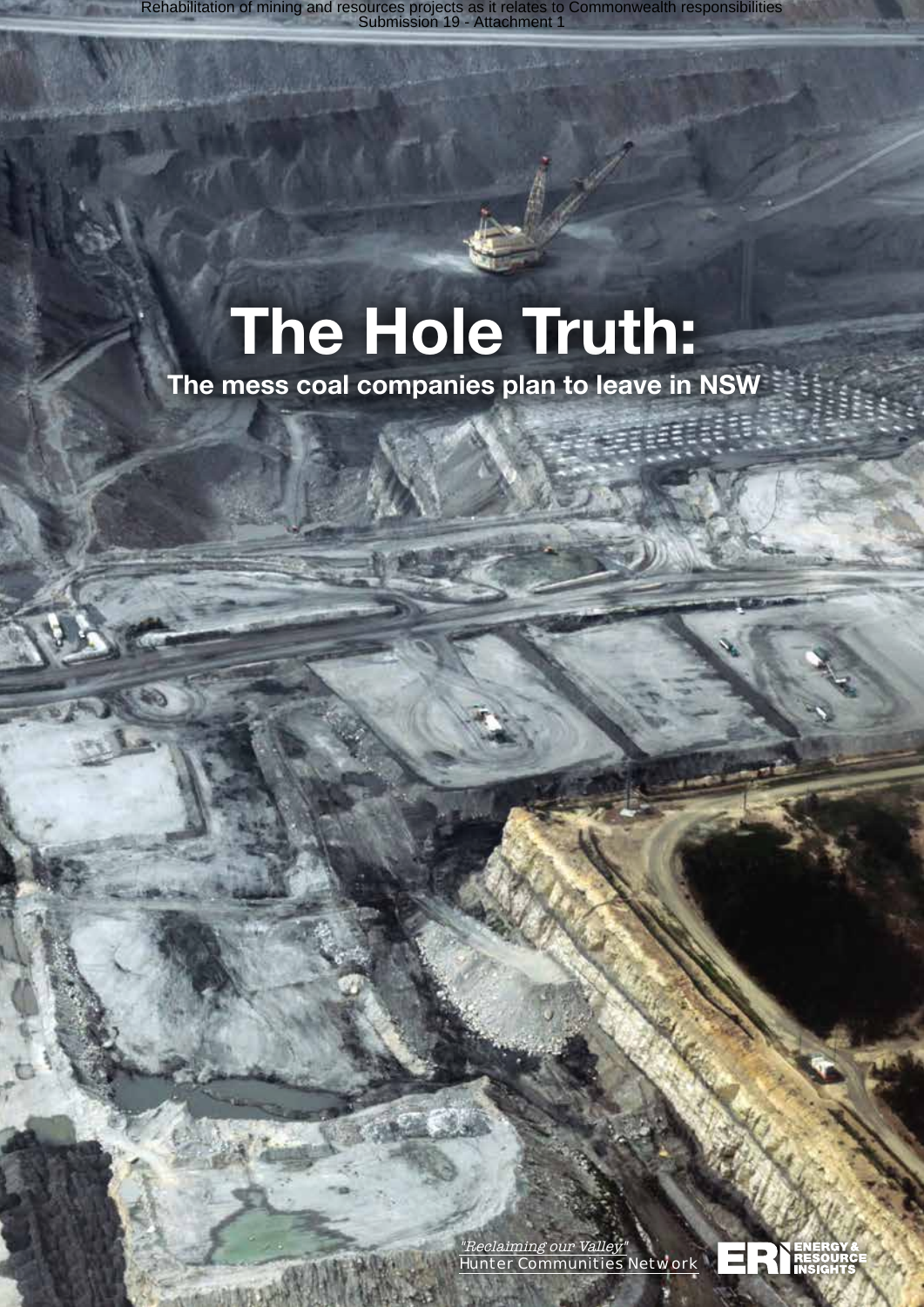For years the NSW Government has been letting coal companies off the hook on the question of filling in the huge holes created by open cut coal mining. Now, for the first time, the scale and cost of that failure is revealed in all its ugliness. The hole truth is, we've got a big problem.

#### The Hole Truth

was written by Adam Walters, Principal Researcher at Energy & Resource Insights erinsights.com and commissioned by The Hunter Communities Network

June 2016

*This page and cover: open cut coal mine in the Hunter Valley © Dean Sewell*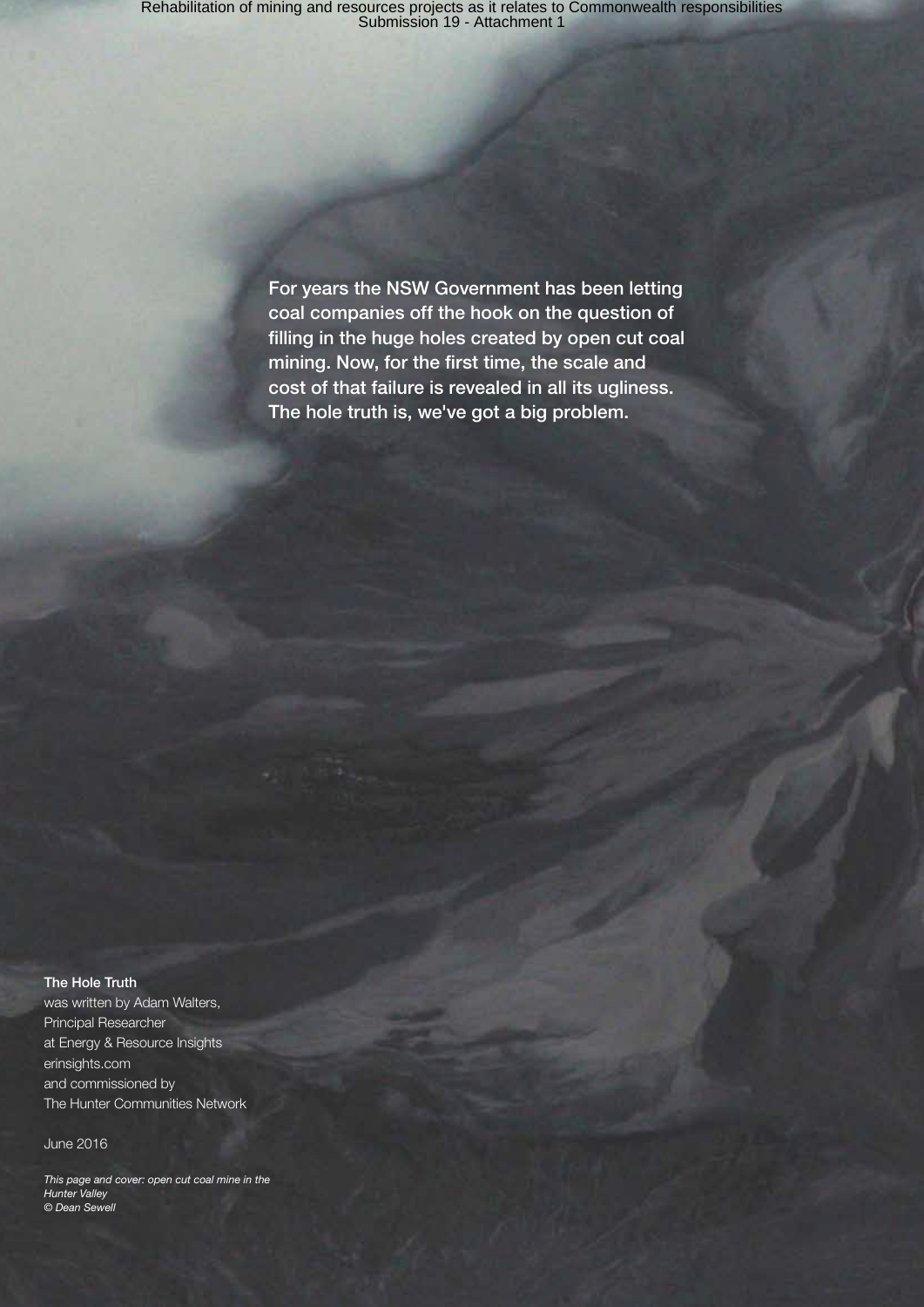Energy & Resource Insights The Hole Truth:

ompanies plan The me<br>to leave

# **Contents**

- 03 Foreword
- **04** Executive Summary
- **05** Introduction
- **06** Open-cut mining and final voids
- **07** Scale of coal mine final voids in NSW
- **09** The problems with final voids
- 16 Backfilling final voids
- 20 Maps of final void locations
- 22 Case Study
- 23 Conclusion
- 24 Appendix 1
- 26 References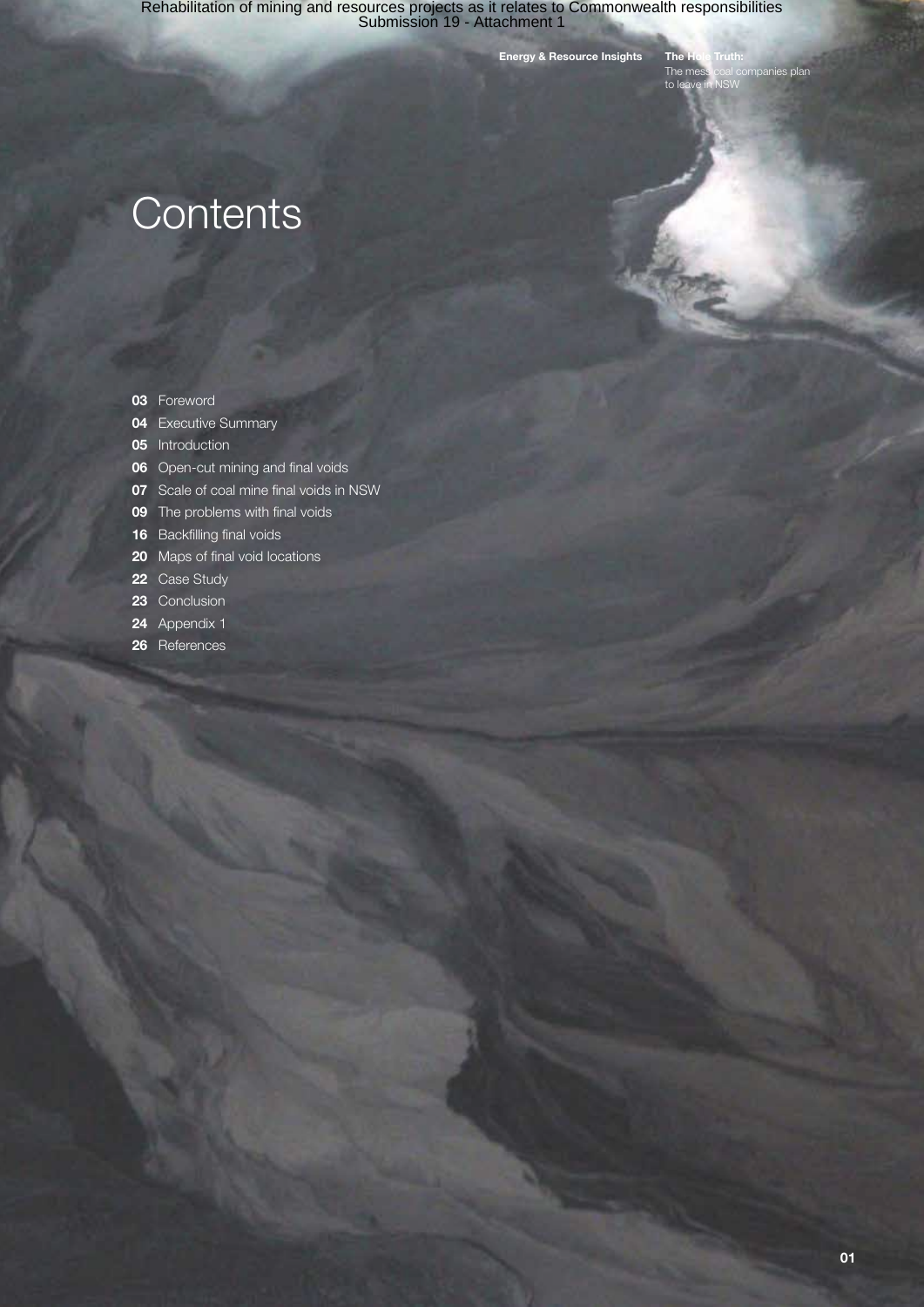Energy & Resource Insights The Hole Truth:

The mess coal companies plan to leave in NSW

*Open cut coal mine in the Hunter Valley © Dean Sewell*

ä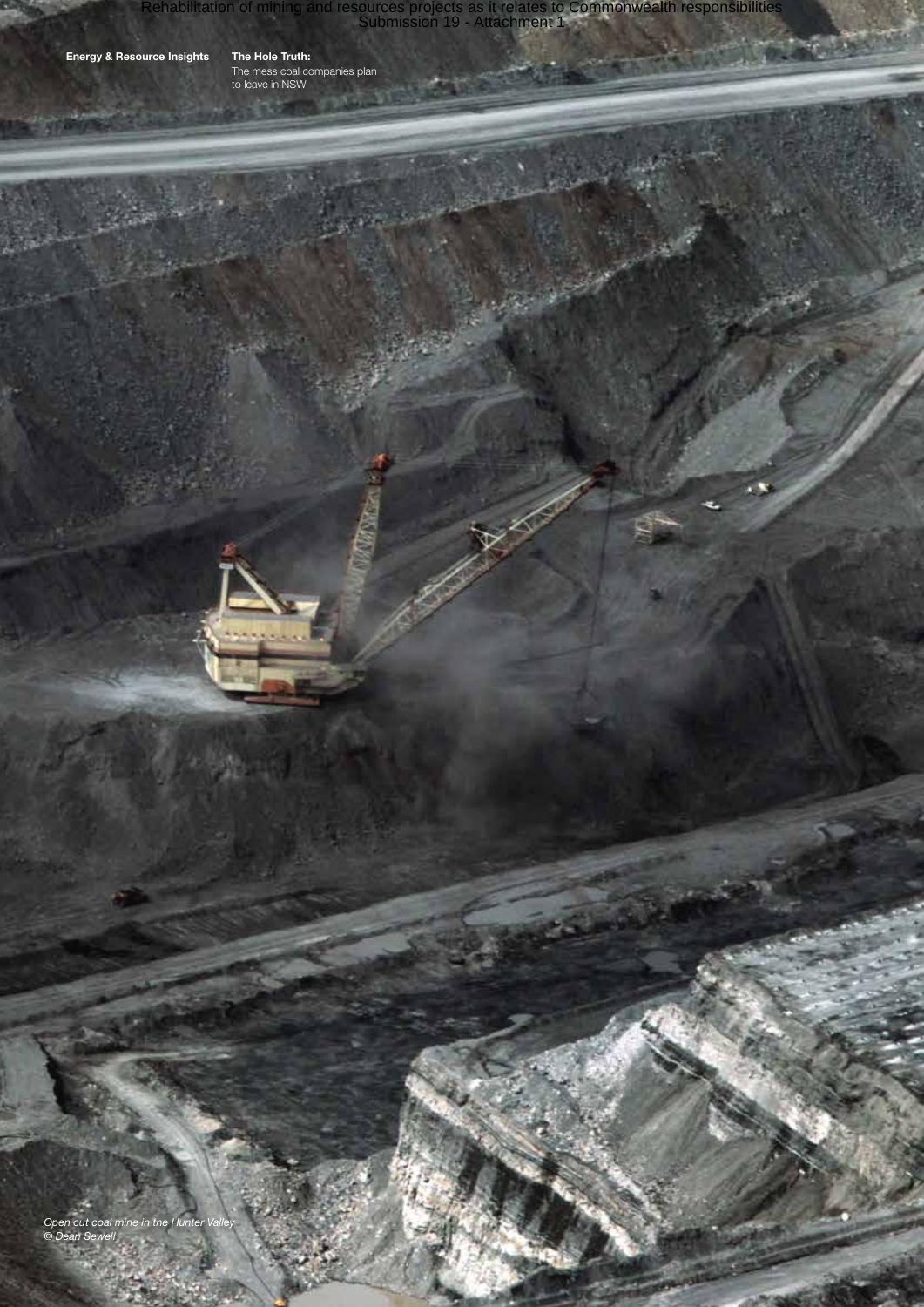Energy & Resource Insights The Hole Truth:

The mess coal companies plan to leave in NSW

### **Foreword**

Australia has long had a love affair with mining – and especially old king coal. We have mined for coal extensively in the eastern states. Until about the 1950s mining was essentially all underground (with the exception of brown coal mines in Victoria) – but with the growing capacity of trucks and ever larger machinery, the industry began to switch to open cut mines. This coincided with rapid growth in demand in Asia for coal for electricity generation and steel production – and from the 1970s things began to get super-sized, especially in the Hunter Valley. All the time local communities were assured that the long-term environmental implications were carefully considered and that pre-mining land uses would be possible once mining finished. They were told that modern coal mining had world-leading environmental regulation – companies would rehabilitate the 'final void' left from open cut mining and everything would be fine.

In reality, of course, the mines kept getting bigger and bigger – and then super-sized. But for every new or expanded mine, the assessment and approvals processes and subsequent regulation of operations would typically consider just that mine alone – the cumulative total of all mines and the long-term outcomes for places like the Upper Hunter Valley were left for the future.

There are now rapid changes occurring worldwide in the electricity sector, especially the incredible growth of solar photovoltaic panels and wind energy (and more positive change on the way), meaning that for old king coal the future is now, and it is time to address the long standing concerns about the future of environments and communities left with such massive voids in their landscapes. Over the past 15 years, many local communities have raised concerns about the environmental impacts of their local mine, only to realise that on their own they could rarely match the might of industry lobbying power within government.

This report is a clinical and careful examination of the extent of the problem of final voids left after massive scale open cut mining. Despite industry and government assurances, there remain many unknowns in the longterm fate and behaviour of such voids – such as hydrology and the effects on surface waters and groundwaters, water quality issues such as salt loads and heavy metals, wall stability in perpetuity, and let alone what all of this means ecologically, socially and economically. This report identifies the probable scale of currently approved final voids in NSW, particularly the Upper Hunter – and the gaps in scientific knowledge, often related to a lack of detailed studies for each final void as well as the lack of regional studies which integrate all current and former mines.

I commend this report to all concerned with the longterm future of such heavily mined landscapes – as the last outcome we need is even bigger mining legacies for future generations to clean up. I hope it help stimulates the debate and give the recognition needed to this critical issue.

#### Dr Gavin M. Mudd

Head of Environmental Engineering, Monash University & Chair, Mineral Policy Institute (MPi)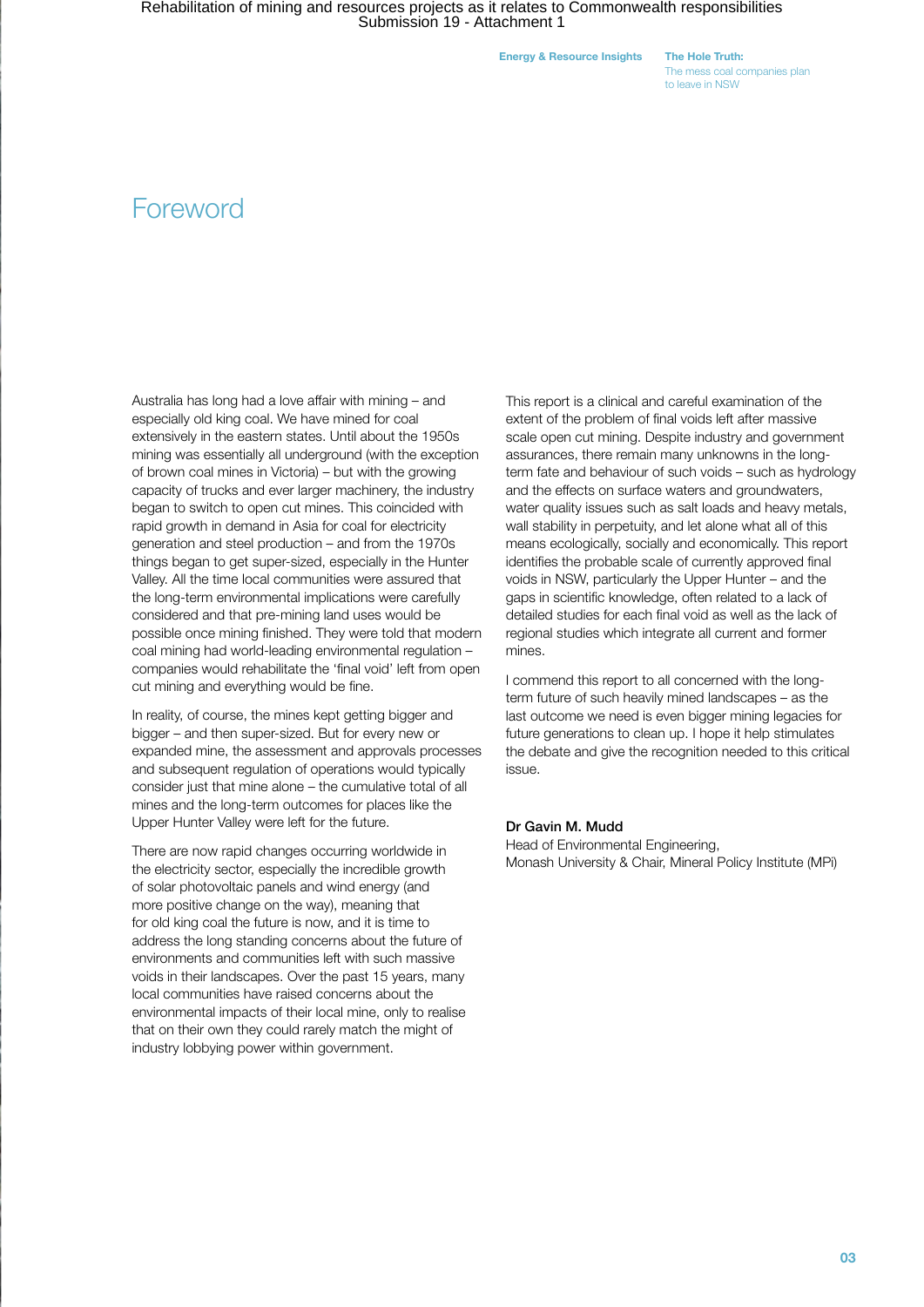The mess coal companies plan to leave in NSW

# Executive Summary

One responsibility of regulators is long-term custodianship for the land, yet they have allowed mining companies to leave a polluting and pockmarked landscape for future generations.

### The size of the mess left by open cut coal mines in NSW

Booming demand for coal exports in recent decades has seen the proliferation of huge open cut mines across New South Wales (NSW). In the last five years, 36 opencut coal mines have been active in the state. In Australia, when mines cease production their owners are not required to fill in the pit that remains. These "final voids" may be hundreds of metres deep, kilometres in length, and their impact and scale is poorly understood.

For the first time, this report provides an audit of the total size of coal mine final voids in NSW. There are at least 45 voids with a total of 6,050ha of voids either planned or approved, covering a total area greater than all of Sydney Harbour.

### The legacy of toxic "final voids"

Modern coal mines have pits that may extend 150 metres or more below the natural water table. This means water impacts are a key issue with final voids. In most cases, lakes will form in the voids. These will draw down local groundwater and take significant periods of time to fill with water, often centuries. Water quality in these final void lakes is typically poor and will worsen over time. These lakes will become increasingly saline. A scientific study estimated that one large void in the Hunter Valley may contain approximately 1 million tonnes of salt after a period of 500 years. Should these lakes overfill, the flooding of water onto surrounding land would have a detrimental impact.

The full extent of this toxic legacy is poorly understood. Groundwater assessments for mining approvals often address final void water chemistry very poorly. In addition, there are significant variations in both the quality and nature of predictions contained in environmental impact assessments.

Most companies plan to close their operations when mining is occurring at the deepest point they consider economical. At this point, the highwall is therefore at its greatest - potentially hundreds of metres tall. These highwalls are often unstable over long time periods. This can present a safety risk, with land slips endangering nearby people, animals and structures.

### No requirement to backfill final voids in Australia

Backfilling final voids can mitigate many of their social and environmental risks, and presents the opportunity to return land to a form that supports pre-mine use. In the United States, filling in coal mine final voids has been required by law since the 1970s. Yet, in Australia, this is still not the case.

An incremental approach to project approvals prevails in NSW, where mining companies routinely revise project plans after initial approval is granted. The current paradigm does not force mining companies to plan for mine closure in such a way to achieve the best outcome at the least cost. This can only be achieved by embedding major closure requirements into mining plans from their outset.

Mining companies usually present cost as a critical factor in their decision to not backfill final voids and avoid it if possible. Or point to the possibility of mining at a future date. However, retrospectively filling in voids after mining is finished is the most expensive option. If, as in the United States, a mine was planned on the basis that all voids must be filled, the associated costs would be lower.

### Regulatory failure leaves an expensive mess for future generations

One responsibility of regulators is long-term custodianship for the land, yet they have allowed mining companies to leave a polluting and pockmarked landscape for future generations. Continued regulatory failure and flawed assessment processes are permitting considerable swathes of NSW to be rendered into ugly, vast, saline lakes.

For years the NSW Government has been letting coal companies off the hook on the question of filling in the huge holes created by open cut coal mining. Now, for the first time, the scale and cost of that failure is revealed in all its ugliness. The hole truth is, we've got a big problem.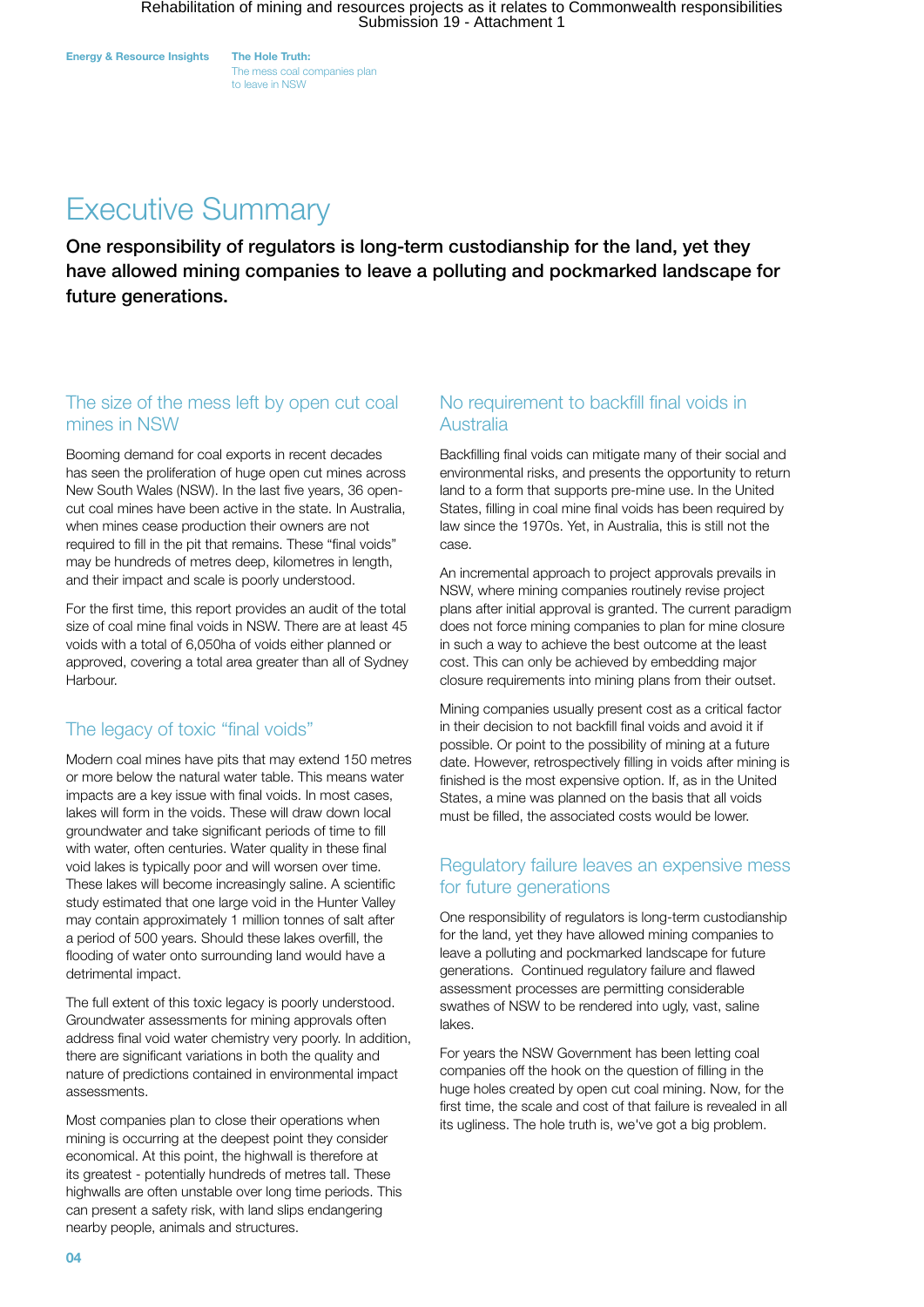Energy & Resource Insights The Hole Truth:

The mess coal companies plan to leave in NSW



### **Introduction**

Historically, coal mining was an underground affair: the commodity extracted through a network of shafts and tunnels. Due to advances in mining technology it became possible to move vast quantities of rock relatively cheaply. As a result, where the coal lay within a few hundred metres of the surface, it became economic to extract it through an open pit: the modern, large open-cut mine. As demand for coal exports increased dramatically in recent decades, huge open-cut mines have proliferated across New South Wales (NSW) coal regions.

In the last four years, 2011-2015, 68 coal mines have been active in NSW. Of these, 36 are open-cut operations: 16 located in the Hunter Coalfield, 9 in the Western Coalfield, 6 in the Gunnedah Coalfield, 3 in the Newcastle Coalfield and 2 in the Gloucester Coalfield. Some of these contain pits hundreds of metres deep and kilometres long.

The largest open-cut mines by production volume are located in the Hunter, with a few other large operations located in the Western (Wilpinjong and Moolarben) and Gunnedah coalfields (Boggabri and Maules Creek).

When these mines close, millions, if not billions, of cubic metres of rock will have been moved, resulting in a massively altered landscape. Key features typically will include tailings dams, large new 'hills' of deposited waste rock and, in most cases, an open pit where mining was occurring immediately prior to closure: the final void.

In Australia, it is standard practice to not fill coal mine final voids. Mining companies typically have plans, of varying quality, to rehabilitate their pits. However, beyond taking relatively low-cost steps to render the voids stable, they plan to leave the voids as a large – if somewhat sculpted- permanent scar in the landscape: a long-term legacy of the short-term benefits of mining operations, posing multiple threats to both the environment and local residents.

This report describes both the nature of impacts resulting from final voids and explores mining companies' rationale for leaving the voids open. It also estimates the scale of the legacy that will remain when coal mining in NSW concludes.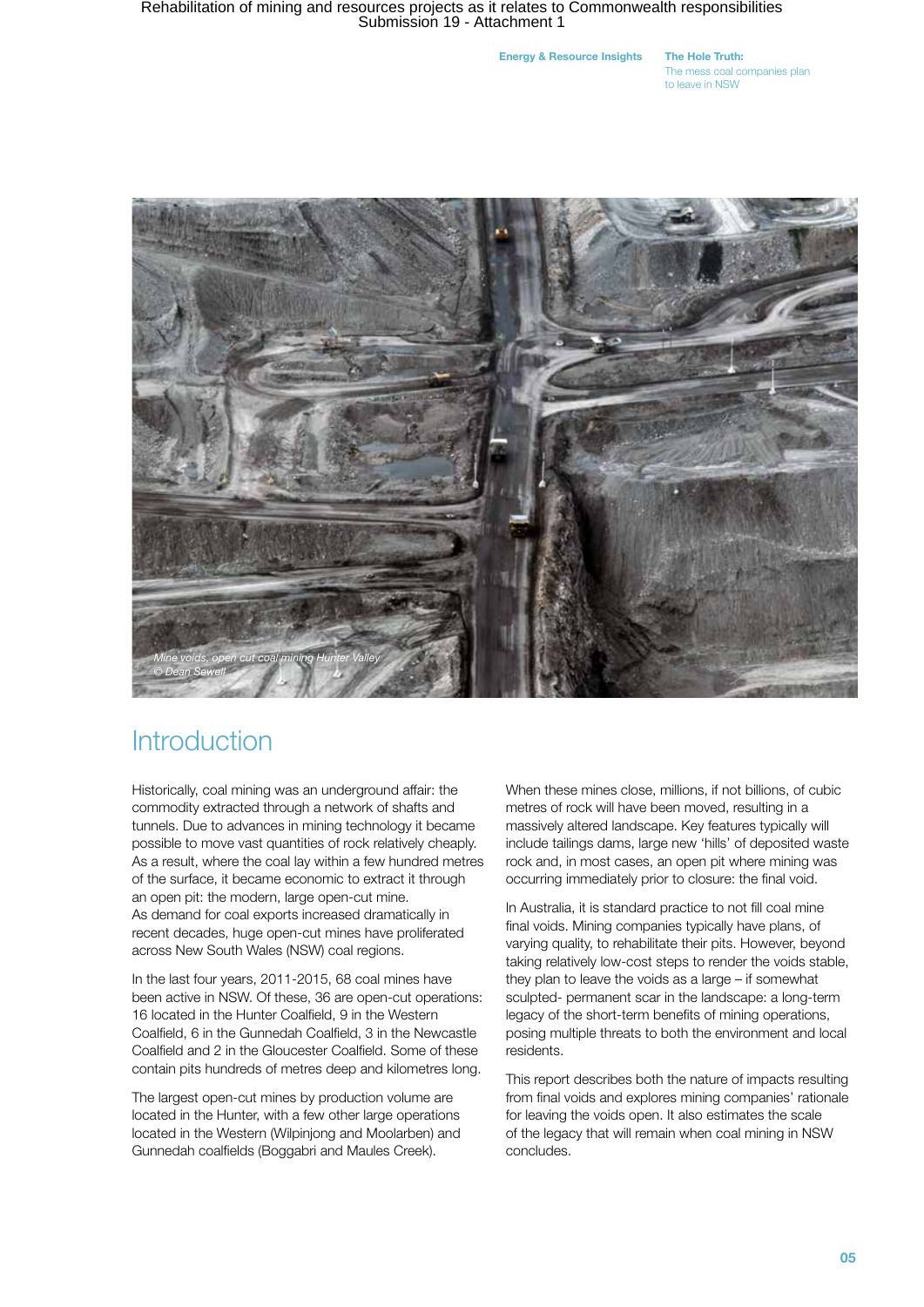

The mess coal companies plan to leave in NSW

# Open-cut mining and final voids

#### Simplified representation of open cut coal mining in NSW



*Mine at closure*

Open-cut mining is a surface mining method where a resource is extracted by means of a void. Overburden (rock and soil above or between seams of the resource) is removed and deposited in another location. Moving this rock is expensive, so mines are designed in such a way as to minimise both the volume of overburden moved and the distance it is transported.

Open-cut coal mines normally extract seams of coal that are orientated on a gentle decline of a few degrees from horizontal. Initially, removed overburden is dumped in out of pit overburden emplacement areas. Then, as the mine proceeds, the void effectively moves horizontally, with overburden both dumped out of pit and used to backfill behind the active mining area. Open-cut coal mines reach the end of their economic life when the cost of resource extraction outweighs its financial value – such as when the coal seam has dipped so far that the cost of removing rock from above it is prohibitively expensive. At this point a void remains that may be hundreds of metres deep and kilometres in length. This is known as the 'final void'.

### Defining final voids

There is no universal or industry standard approach for defining final voids. Options include the volume of the void, its depth or its surface area. In some cases, final voids are described only by either their catchment area or the surface area of the pit lake predicted to form post-closure. It is understandable that these measures are used, as they are determined during modelling of the surface water impacts of the final landform. They do not, however, provide a reliable proxy for the physical scale of a final void as they are determined by local hydrological conditions and, potentially, by the modelling technique used to predict the extent of the pit lake. Therefore, final voids in this report are characterised by planar area at the lowest point of the void's crest (the spill point if the void filled with water) and by depth - measured from this height. These physical parameters can be easily estimated, enabling comparisons to be drawn and cumulative scale determined.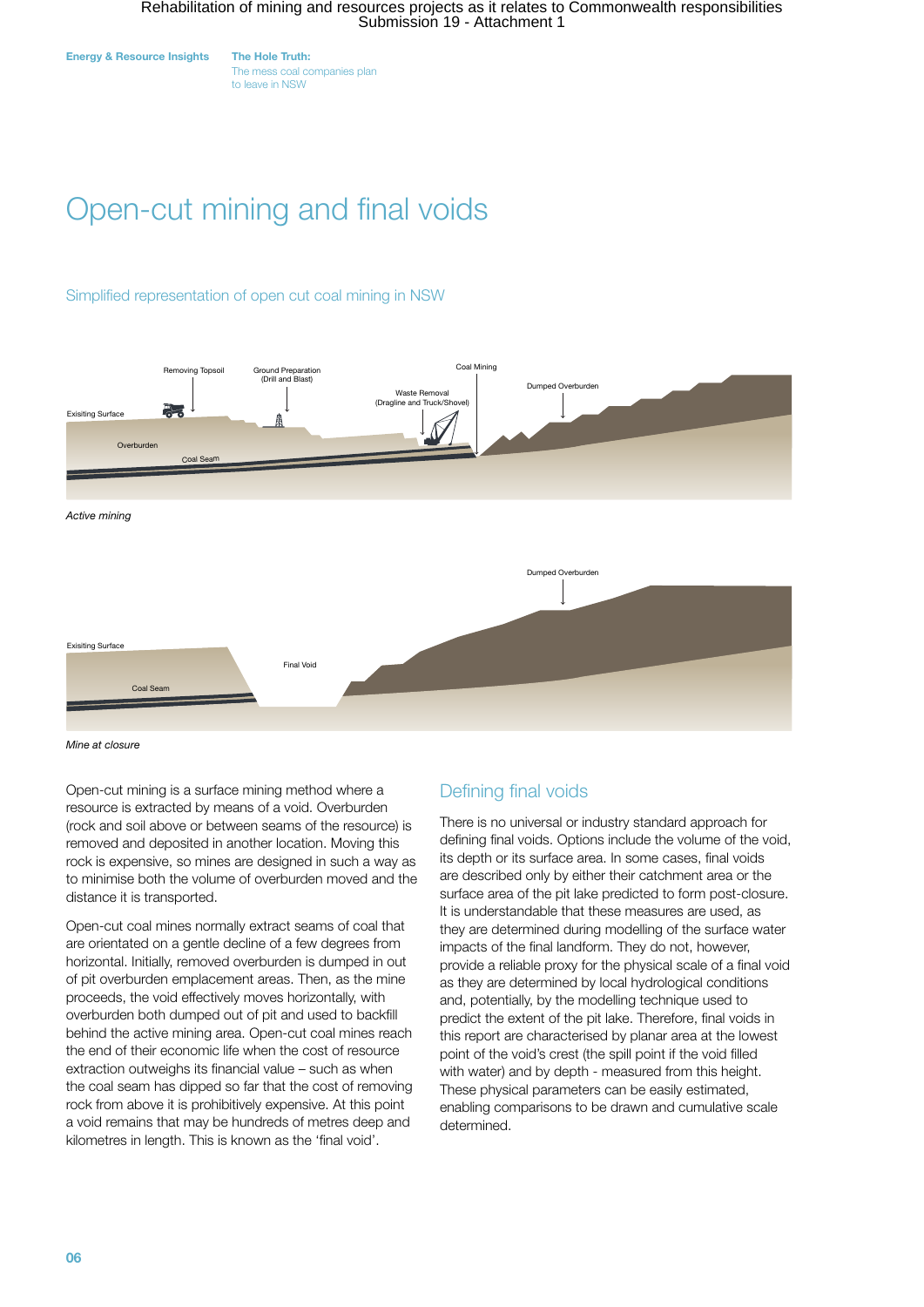The mess coal companies plan to leave in NSW

### Scale of coal mine final voids in NSW

'..... a total of 45 final voids covering 6,050ha were identifed as are either planned or approved for NSW coal mines. By comparison, Port Jackson (Sydney Harbour) encompasses approximately 5,500ha.'

In 1999 a NSW Department of Mineral Resources' publication, The Coal Industry Synoptic Plan, stated that planned final mine voids will cover 1,272ha across the Hunter Valley.<sup>1</sup> Since then, a number of mines and expansions have been approved.

During the 2015 Planning Assessment Commission review of the planned extension to the Mount Thorley Warkworth mine complex, it became evident that NSW regulators did not have an accurate handle on the cumulative scale of the final voids it had approved. The 2015 PAC Review report said: *"The Commission also sought advice on the cumulative impact of final voids from mining within the Hunter Valley and was advised by the Department that approximately 30 final voids are currently approved (not yet complete) in the Hunter Valley with the proposed Warkworth Mine void being one of the largest. The Department noted that whilst it was not aware of the total size of existing and approved voids, it estimated that the area of voids would be very small compared to the total land area of the Hunter Valley (approximately 0.5% of the area of the Upper Hunter region)."*<sup>45</sup>

Indeed, it is not easy to predict with accuracy the likely final landforms for NSW open-cut coal mines for a number of reasons:

- As previously discussed, the NSW planning system does not typically require final landforms to be definitively planned until near to mine closure.
- Mining operations are dependent upon market conditions. Mines may close early if commodity prices remain below break-even for a protracted period, resulting in a different final landform than if the mine had operated to its full extent.
- Unplanned mine closures occur, for example, as a result of bankruptcy or sustained low coal prices.
- Mining companies routinely seek approvals for modifications to mine plans after initial approvals.

However, it is possible to glean an understanding of what may occur using currently approved and under assessment final landforms presented in Development Approvals, Environmental Assessment documents and Mine Operations Plans. The documents allow for a conservative estimate of the surface area of planned final voids using the contour line closest to the crest, but within, the void. For the full methodology and sources used in this paper refer to Appendix 1.

The results of this analysis are presented in Table 1. As can be seen, a total of 45 final voids covering 6,050ha were identified as are either planned or approved for NSW coal mines. By comparison, Port Jackson (Sydney Harbour) encompasses approximately 5,500ha. This is a conservative estimate of the total area and number of voids approved both due to the methodology and because it was not possible to source suitable plans from which to assess void numbers and size for a number of mines.

5,340ha of the assessed voids are approved and located at existing mines. A further 630ha are currently in the planning system. These are associated with three planned mine expansions and would replace other currently approved voids that do not form part of this analysis. In addition, the proposed Watermark mine would result in a further 80ha of voids. While it is likely that some of the final voids that do eventuate will deviate from those currently presented in plans, this represents the best available current estimate.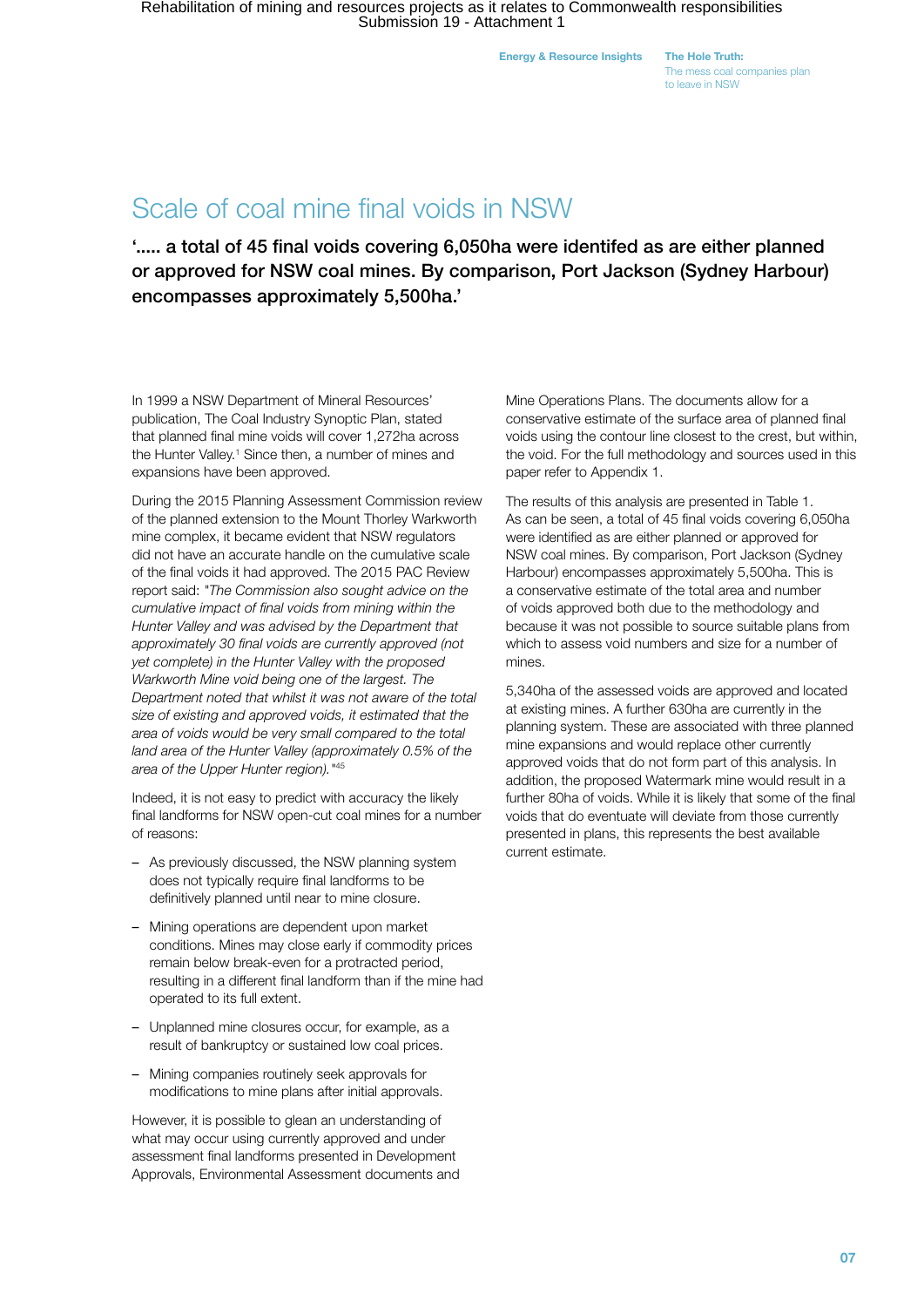The mess coal companies plan to leave in NSW

### Scale of coal mine final voids in NSW

#### Table 1 - planned and approved final voids at selected NSW coal mines

| <b>Mine/ Project</b>              | <b>Coalfield</b> | <b>Status of void plans</b>    | Number of voids | <b>Total Area (Ha)</b> |
|-----------------------------------|------------------|--------------------------------|-----------------|------------------------|
| Warkworth                         | Hunter           | Approved                       | $\mathbf{2}$    | 880                    |
| Mount Arthur                      | Hunter           | Approved                       | 3               | 700                    |
| <b>Bulga</b>                      | Hunter           | Approved                       | 1               | 550                    |
| Hunter Valley Op (S)              | Hunter           | Approved                       | $\overline{c}$  | 440                    |
| Boggabri                          | Gunnedah         | Approved                       | 1               | 430                    |
| Maules Creek                      | Gunnedah         | Approved                       | 1               | 380                    |
| Bengalla                          | Hunter           | Approved                       | 1               | 270                    |
| United and Wambo                  | Hunter           | Project                        | $\mathbf{2}$    | 260                    |
| Mount Owen Continued Operations   | Hunter           | Project                        | 1               | 240                    |
| Ravensworth Operations            | Hunter           | Approved                       | 3               | 180                    |
| Liddell                           | Hunter           | Approved                       | $\mathbf{2}$    | 170                    |
| Drayton                           | Hunter           | Approved                       | 3               | 170                    |
| Stratford                         | Gloucester       | Approved                       | 3               | 166                    |
| Rixs Creek Continuation of Mining | Hunter           | Project                        | $\mathbf{2}$    | 130                    |
| Hunter Valley Op (N)              | Hunter           | Approved                       | 1               | 120                    |
| Integra                           | Hunter           | Approved                       | 1               | 120                    |
| Glendell                          | Hunter           | Approved                       | 1               | 110                    |
| <b>Werris Creek</b>               | Gunnedah         | Approved                       | 1               | 92                     |
| Tarrawonga                        | Gunnedah         | Approved                       | 1               | 89                     |
| Moolarben                         | West             | Approved                       | 3               | 82                     |
| Duralie                           | Gloucester       | Approved                       | $\sqrt{2}$      | 82                     |
| Watermark                         | Gunnedah         | Project                        | 1               | 80                     |
| Mangoola                          | Hunter           | Approved                       | 1               | 79                     |
| Mount Owen Complex                | Hunter           | Approved                       | 2t              | 73                     |
| Muswellbrook                      | Hunter           | Approved                       | 1               | 62                     |
| Rocglen                           | Gunnedah         | Approved                       | 1               | 60                     |
| Wilpinjong                        | West             | Approved                       | $\overline{2}$  | 35                     |
|                                   |                  | <b>Total Approved</b>          | 39              | 5340                   |
|                                   |                  | <b>Total Expansion Project</b> | $\,$ 5 $\,$     | 630                    |
|                                   |                  | <b>Total Planned Mines</b>     | 1               | 80                     |
|                                   |                  | Overall Total                  | 45              | 6050                   |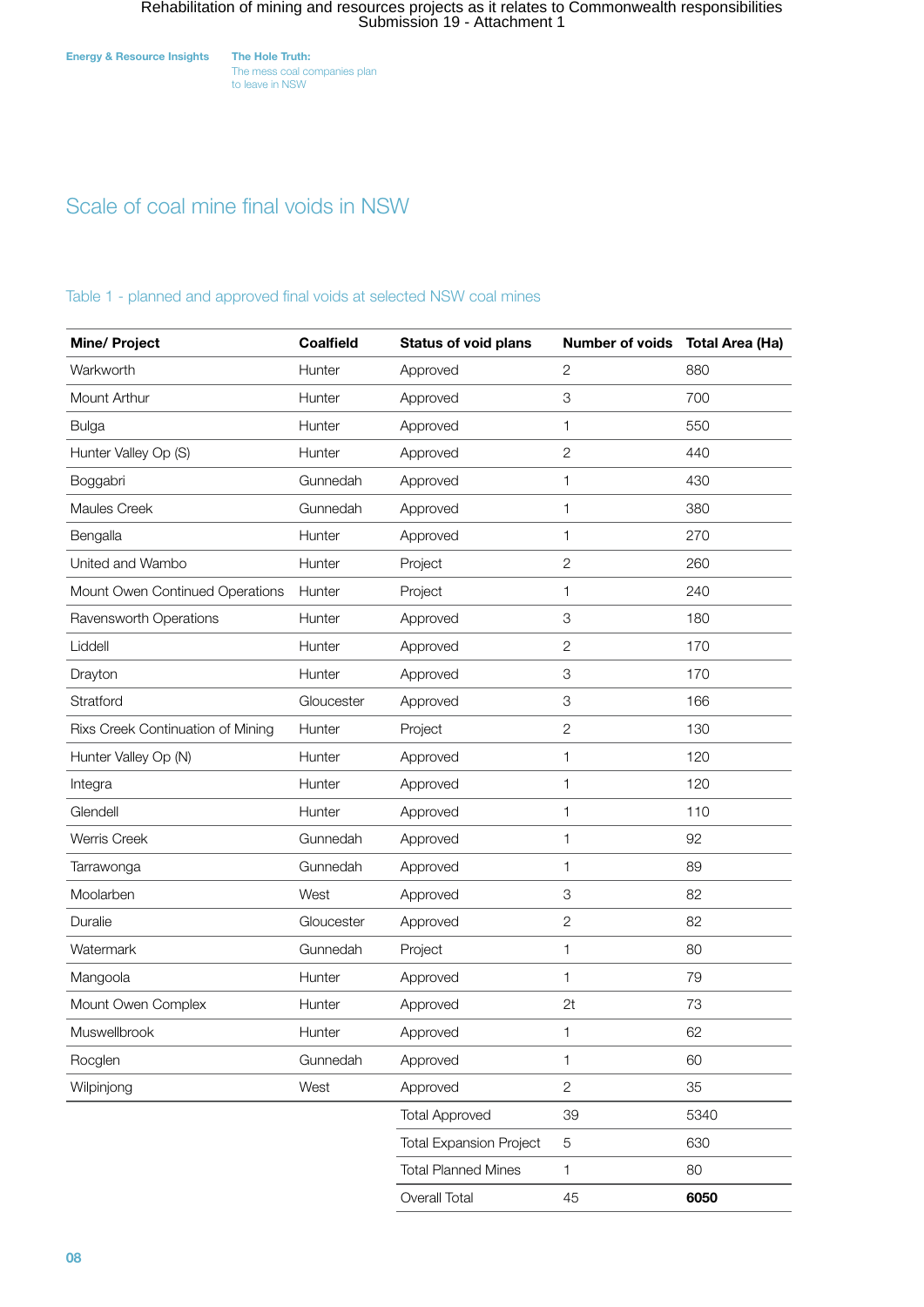Energy & Resource Insights The Hole Truth:

The mess coal companies plan to leave in NSW

# The problems with final voids

Possible hydrogeological scenarios for final voids, based on Mccullough et al <sup>70</sup>







Most of the modern open-cut coal mines in NSW are yet to close, therefore the long-term effects of the pit lakes they will contain are a new, partially unknown phenomenon. This is the case for the Upper Hunter region where the first generation of large-scale open cut coal mines are only now beginning to reach the ends of their operational lives, such as the Drayton mine, an export thermal coal producing operation opened in 1983.

Key problems associated with final voids include impacts on local groundwater, water quality in final void pit lakes, and long term safety of the final landform. These are discussed below.

### Final voids and water

Modern coal mines have pits that may extend 150 metres or more below the natural water table.<sup>2</sup> Therefore, water impacts are a key consideration when assessing final voids.

#### Water dynamics

If a final void is left open, a pit lake may form. The depth and nature of this lake is governed by a range of factors. Essentially, the final depth of the lake, and the rate at which it forms, is governed by flows of water entering and exiting the void. Water influx is dependent upon precipitation (either directly into the void, as surface run-off, or indirectly as spoil seepage) and groundwater migration.2 Water may leave the pit lake through evaporation, groundwater outflow or as surface run-off if the void is completely filled.

The dynamics of these water flows are site specific and change as the void fills. Depending on the relative rates of inflows and outflows, three outcomes are possible once an equilibrium has been reached. Should evaporative losses from the pit lake balance all inflows, groundwater will permanently flow towards the void and the pit lake becomes what is known as a terminal sink. If this not the case, and evaporative losses are less than inflows, groundwater outflows may either be balanced by inflows (a through flow system) or the lake may act as an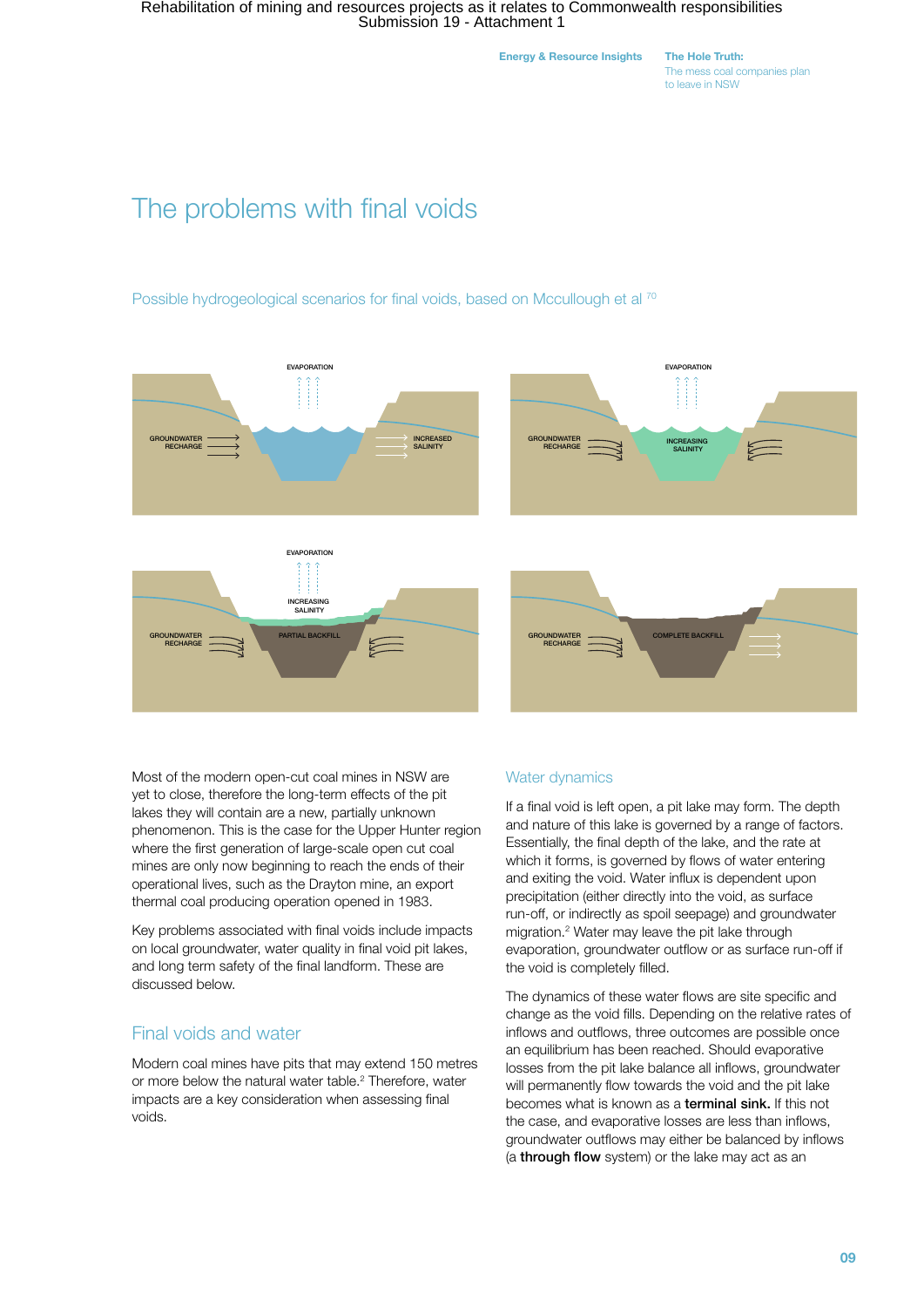The mess coal companies plan to leave in NSW

### The problems with final voids

overflow system (a source of additional groundwater or surface water).

In many Australian final voids precipitation and evaporation are the dominant water flows. The balance of rain-gains and evaporative-losses varies greatly both between regions and even localities. However, given the arid or semi-arid climate encountered in much of the country, most large open voids become terminal sinks because evaporation rates are so high. Through flow or overflow systems are typically only encountered where evaporative losses are significantly reduced by either partially or completely backfilling the voids. Situations where voids intersect particularly productive aquifers are exceptions to this general characterisation.

In the Hunter Valley, almost all final voids proposed are expected and, indeed, designed, to act as terminal sinks. Here, evaporation rates exceed precipitation-derived water and groundwater inputs. A key design feature for encouraging the formation of a terminal sink is limiting the surface run-off catchment of the void by land contouring and the construction of swales and drainage ditches to divert water away.

A typical Hunter Valley pit lake scenario is described below.

- Once mining ceases, water will begin to accumulate in the void from precipitation, seepage through backfill, and groundwater inflows because pits are usually much deeper than pre-mining groundwater levels.
- As the void typically has sloping sides, its lake will initially have a relatively small surface area so inflows of water will exceed evaporative losses. It will begin to fill.
- As the void fills its surface area will increase, resulting in greater evaporation and slower water level rise. Groundwater inflows will decrease non-linearly as the water level reaches closer to pre-mining levels. Percolation through backfill will continue.<sup>2</sup>
- Eventually the surface area will increase to a point where an equilibrium is achieved: evaporative losses balance all inflows. Typically, this will occur below the pre-mining groundwater level so groundwater will continue to flow towards the void, resulting in a permanent local groundwater sink.<sup>1</sup>
- Given the magnitude of evaporative losses, this equilibrium will not usually occur for a significant period of time (see Table 2).

It is essential to recognise that all predictions of water dynamics in final landforms are dependent upon modelling. Groundwater models are often subject to considerable uncertainty, due in part to the paucity of data on groundwater systems available prior to mining commencing.

#### Time taken to fill with water

As described in the previous section, the final voids planned for NSW open cut coal mines will take a significant period of time to fill with water, often centuries. Table 2 lists the predicted times required for selected mine final voids to reach equilibrium, the point at which inflows and outflows are balanced and the pit lake water level has stabilised.

#### Table 2 - estimated time for void pit lake to reach equilibrium at selected NSW mines

| Mine           | Time to reach equilibrium                                                              |
|----------------|----------------------------------------------------------------------------------------|
| Liddell        | $50$ years <sup>3</sup>                                                                |
| Mangoola       | 100 years $4$                                                                          |
| Drayton        | $>200$ years <sup>5</sup>                                                              |
| Warkworth      | 800 years <sup>6</sup>                                                                 |
| Bengalla       | 1000 years <sup>7</sup>                                                                |
| Mt Arthur Coal | >200 years <sup>8</sup>                                                                |
| Wilpinjong     | >300 years for one void, other<br>already full at completion of<br>mining <sup>9</sup> |
| Maules Creek   | 300-400 years <sup>10</sup>                                                            |

As would be expected, given the range of sizes of planned final voids and the diversity of different groundwater systems they interact with, the estimates for how long voids will take to fill varies significantly. It is important to note that considerable levels of uncertainty exist within the predictive models used to forecast final void water behaviour.

In addition to the inherent uncertainties associated with modelling poorly understood groundwater systems, changes in precipitation as a result of changing climatic conditions further complicates predictions of future pit lake water levels and are typically not considered in the predictive models used in mine approvals. The models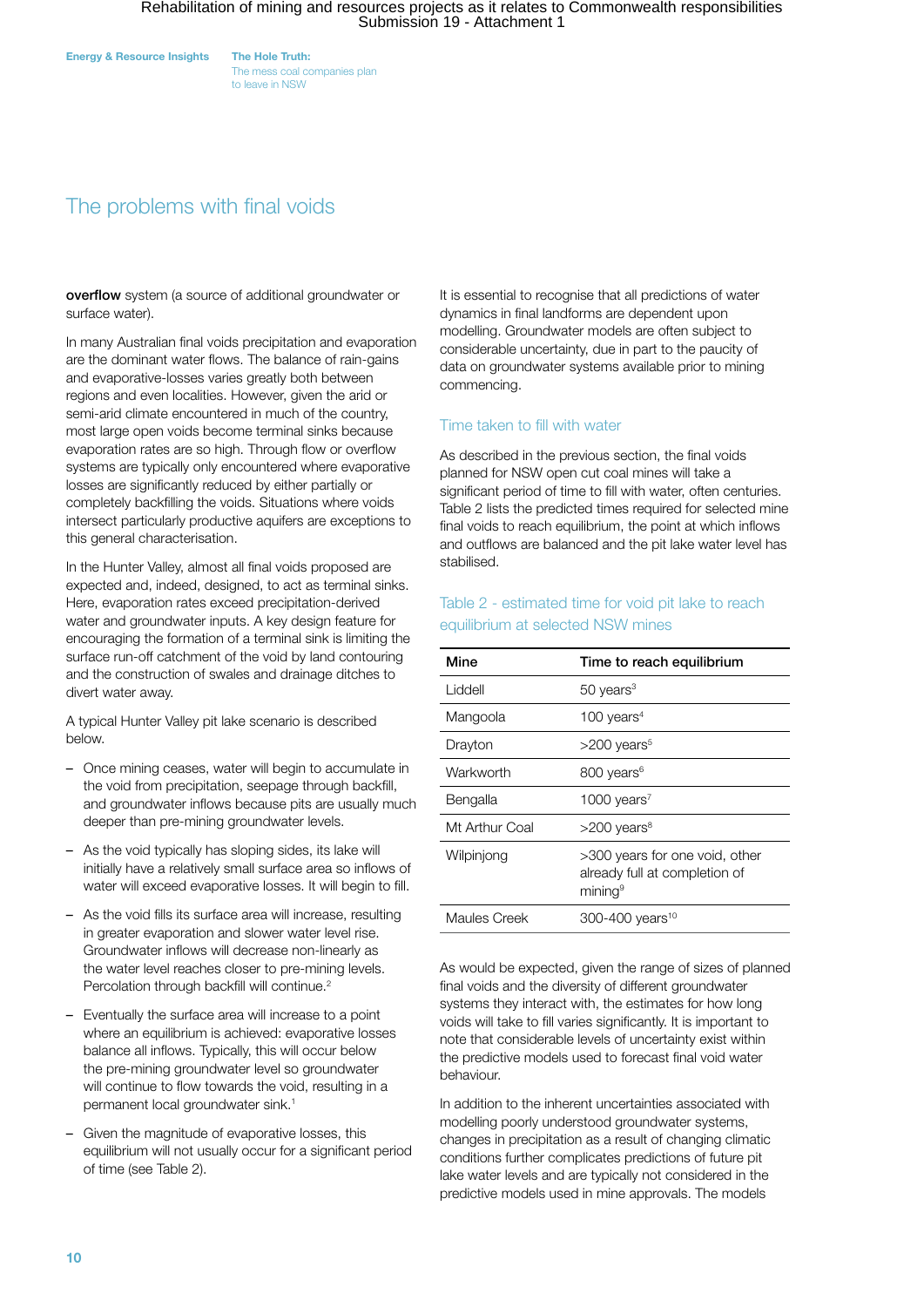Energy & Resource Insights The Hole Truth:

The mess coal companies plan to leave in NSW

### The problems with final voids

examined for this study commonly employ historic rainfall data as a model input and, at best, offer only commentary on its relevance under possible future climates.

#### Poor water quality

As described previously, the water in final voids originates from a range of sources. Direct rainwater inflows have a very low mineral content. The quality of leachate, resulting from rainwater and groundwater percolating through backfilled spoil, is influenced by both the initial water quality and the mineralogy and fragmentation of the spoil. Typically, rainwater-derived leachate is likely to attain a quality similar to local groundwater but with lower dissolved solids, while groundwater-derived leachate passing though spoil may exhibit up to a 50% increase in total dissolved solids or remain relatively unchanged.<sup>2</sup>

#### **Salinity**

In the case of Hunter Valley coal mines, groundwater and spoil leachate entering the void is likely to be saline as a result of high salinity of the Permian deposits from which coal is extracted. If the void is a terminal sink, then over time the salinity of the void water will increase. This is due to both evaporation-driven concentration and additional salt loading caused by inflows of leachate and groundwater.<sup>1</sup> As a result, water quality in final void lakes is typically poor and will worsen over time. An independent, academic study of the long-term behaviour of a large void at the Mount Arthur mine predicts that after 500 years the void may contain approximately one million tonnes of salt.<sup>1</sup> Mine Environmental Impact Statements typically model final void salinity as increasing for hundreds of years (see Table 3). The eventual salinity of void water in some cases is expected to approach that of seawater (approximately 35,000mg/L).9

Groundwater assessments for mining approvals are typically focussed on direct hydrological factors and consequences. Final void water chemistry is often very poorly addressed within these studies. Water quality beyond salinity or even the broader metric of conductivity (a measure of the ionic content of water) is almost always neglected. As noted by Mackie:

*"Regional groundwater chemistry and the impacts relating there to, are often addressed in a simplistic way while spoils leachate which is generated following pit resaturation, is poorly characterised if at all."2*

As can be seen from Table 3, predicted final void pit lake salinity varies significantly between mines, reflecting differing physical properties of the voids and hydrological regimes. Differences in the methodology used by the various mining companies is also evident. In some cases, no prediction of long term salinity was offered. In one case only the quality of water entering the final void was predicted.

#### Acidity/toxicity

Coal mines are also commonly associated with Acid Mine Drainage (AMD).16 AMD results from the weathering of sulfide minerals, such as pyrite, contained in mine wastes such as tailings, exposed open cut walls or overburden. This increases the acidity in the run-off which becomes water in the pit lake. The more acidic conditions cause more material to dissolve into the water, resulting in higher concentrations of other elements, potentially including toxic heavy metals.

The sulphide and carbonate content of coal and associated strata at Upper Hunter Coalfield mines, however, is lower than in other regions – reducing the likelihood of AMD.1,17 In the Lower Hunter the situation is very different. There, seven derelict mines are affected by AMD because of much higher sulphide content in the coals of the Greta and Tomago coal measures.<sup>18</sup> Runoff from tailings and other sources at these sites has poisoned local creeks.19

Studies have noted that the toxicity of pit lakes may also present a threat to humans as a result of planned or unplanned fisheries. Toxic contaminants such as mercury, selenium, cadmium and other heavy metals may accumulate in aquatic ecosystems that develop in the pit lake. These can bio-concentrate in predator fish species, resulting in a risk to fishers who consume their prey.16 Such risks are site-specific but, in most cases, receive at best scant treatment within the environmental impact assessment process for NSW coal mines. To fully understand final void pit-lakes it is essential that water quality risks including heavy metals, especially selenium which is very common in coals, are properly assessed on a site by site basis.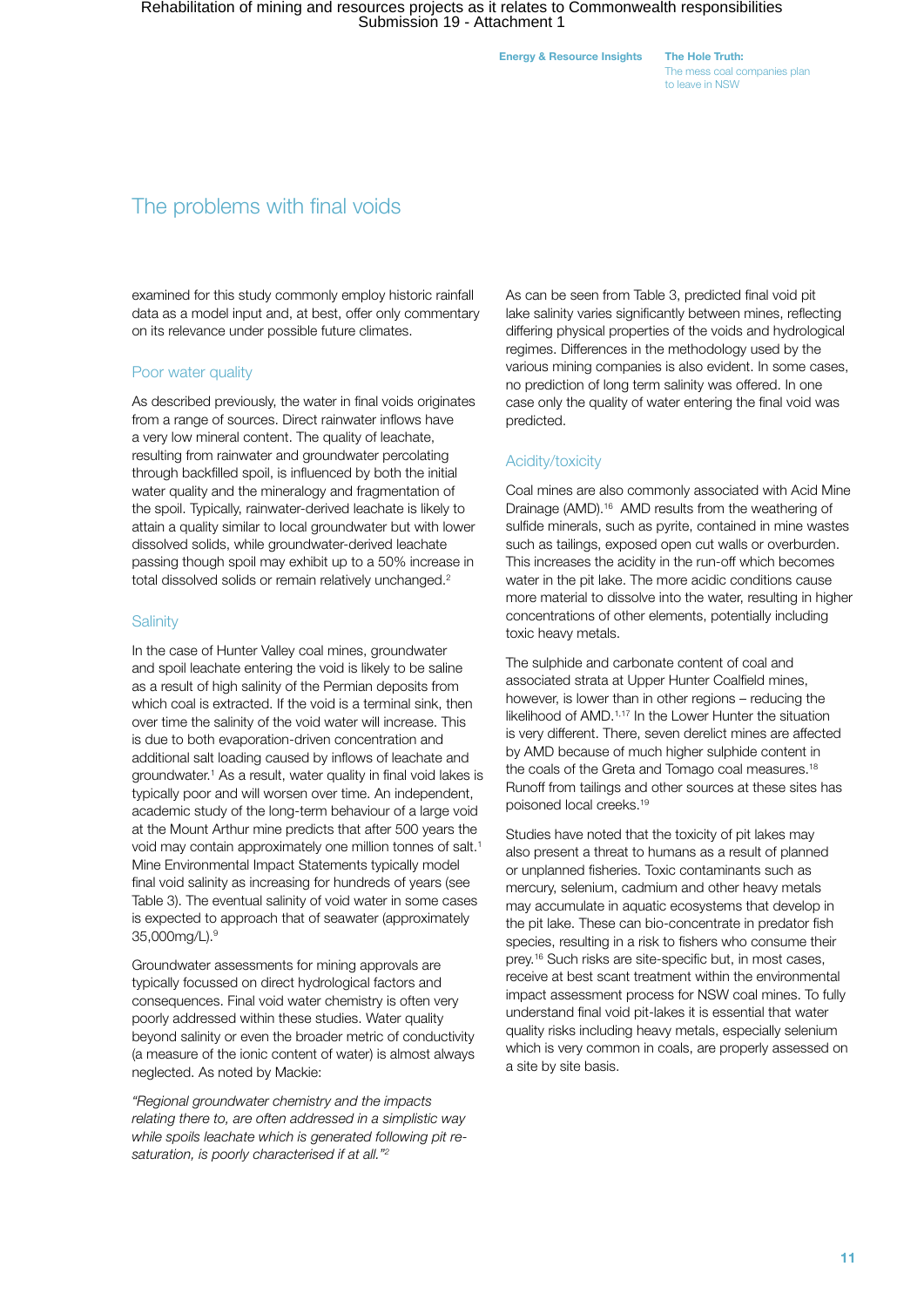The mess coal companies plan to leave in NSW

### The problems with final voids

Table 3 - long term salinity predictions for selected final voids produced by project proponents

| Mine                                                       | Predicted salinity of final void pit lake                                                                                                                                                                                                                                                                                                  |
|------------------------------------------------------------|--------------------------------------------------------------------------------------------------------------------------------------------------------------------------------------------------------------------------------------------------------------------------------------------------------------------------------------------|
| Rixs Creek (proposed<br>Continuation of Mining<br>Project) | 7,454 mg/L (11,125 µS/cm), at the end of mining, to in excess of 20,000 mg/L $\sim$ 30,000<br>µS/cm) by 2,000 years after mining <sup>11</sup>                                                                                                                                                                                             |
| <b>Maules Creek</b>                                        | 5,000mg/L after 500 years <sup>10</sup>                                                                                                                                                                                                                                                                                                    |
| Warkworth                                                  | "predicted to increase by 30uS/cm per year reaching 30,000 uS/cm at the end of the<br>1000 year modelled period" <sup>12</sup>                                                                                                                                                                                                             |
| Ravensworth                                                | Not reported                                                                                                                                                                                                                                                                                                                               |
| Mt Owen/Ravensworth East                                   | Three voids:                                                                                                                                                                                                                                                                                                                               |
|                                                            | 1. "expected to become a source of groundwater and so will not become particularly<br>saline"                                                                                                                                                                                                                                              |
|                                                            | 2. "North Pit void is expected to reach a salinity of 5,000 mg/l after 200 years."                                                                                                                                                                                                                                                         |
|                                                            | 3. "In the RERR void the salinity is expected to reach 13,000 mg/l after 200 years, with<br>modelling indicating that the salinity is expected to continue increasing in a linear<br>fashion reaching 25,000 mg/l later in the millennia" <sup>13</sup>                                                                                    |
| <b>Bulga</b>                                               | "Preliminary assessments support a discharge water likely to exhibit an ionic species<br>distribution where Na>Mg>>Ca and HCO3>Cl-SO4 and an approximate dissolved salts<br>content of the order of 4000 mg/L (EC about 6000uS/cm)". <sup>14</sup> Long term salinity is not<br>predicted for the pit lake water - IESC note this omission |
| Bengalla                                                   | The long term salinity is expected to increase initially at a rate of $5 \mu$ S/cm per year<br>(average over 1,000 years) and reach a stable salinity less than 20,000 µS/cm15                                                                                                                                                             |
| Drayton                                                    | Not reported by proponent                                                                                                                                                                                                                                                                                                                  |
| Mt Arthur Coal                                             | Not reported by proponent                                                                                                                                                                                                                                                                                                                  |
| Wilpinjong                                                 | 4,000 mg/L in one and over 35,000 mg/L in another after 700 years and still rising <sup>9</sup>                                                                                                                                                                                                                                            |
| Liddell                                                    | 4,200 mg/L in one void, over 14,000 mg/L in other after 250 years <sup>3</sup>                                                                                                                                                                                                                                                             |
| Mangoola                                                   | Not quantified by proponent                                                                                                                                                                                                                                                                                                                |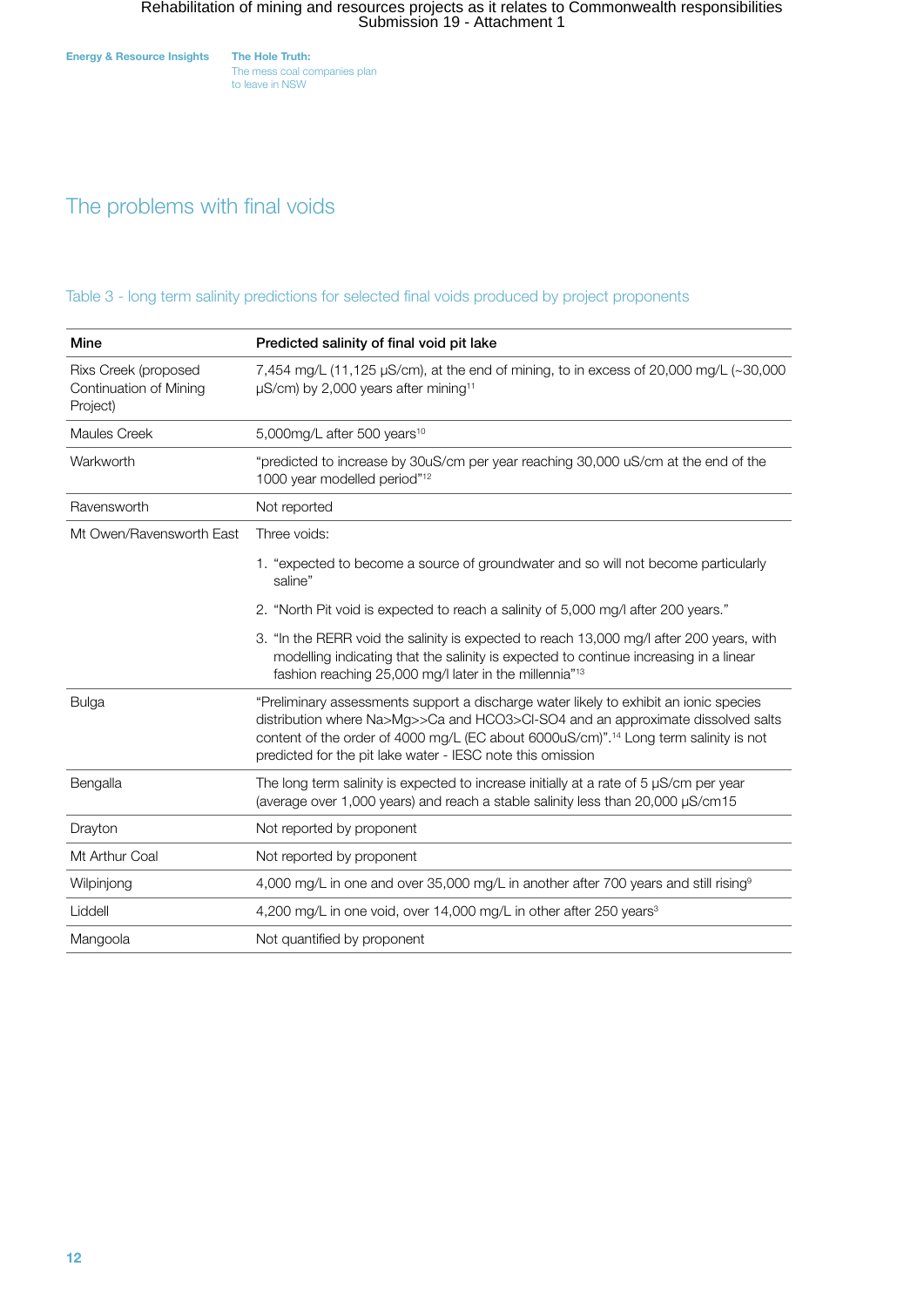The mess coal companies plan to leave in NSW

### The problems with final voids

#### Groundwater impacts

Most final voids planned for coal mines in NSW are predicted to act as terminal sinks. Therefore, local aquifers will be permanently depressurised to some distance from the mine site, depending upon local hydrological conditions and the degree to which the water level in the final void at equilibrium approaches pre-mining groundwater levels.

In the case of final voids which intersect with productive alluvial aquifers, the long-term impacts of groundwater drawdown caused by terminal sink voids can be considerable. Where voids are distant from productive alluvial aquifers, and local rock is considered relatively impermeable, impacts are typically predicted to be localised and minimal. Table 4 presents the groundwater inflows predicted for selected final voids. As can been seen, the predicted flow entering the Liddell final voids is much larger than at other mines, as these intersect with a productive alluvial aquifer.

It is important to note that groundwater modelling for environmental assessments and the impact predictions drawn from the models are often criticised.<sup>22</sup> Doubts regarding project impacts often remain even when projects are approved. As noted by Mackie, *"[g]roundwater impact studies are a pre-requisite for mine pit regulatory approvals. Such studies often rely heavily upon computer based numerical models to simulate pit development and predict impacts. These models are sometimes poorly designed and reliant upon conjecture in prescribing strata hydraulic properties and other parameters".2*

#### **Flooding**

As the quality of water within most final voids discussed in this report is expected to be poor and to become worse with time, the spilling of this water onto surrounding land would have a detrimental impact. This threat is typically considered a minimal risk by mine proponents based on modelling predictions that the void will act as an evaporative sink, with the lake's surface far below the spill height. This is not, however, a robust assumption in all cases.

#### Table 4 - final void estimated groundwater in-flows (proponent reported)

| Mine                             | Groundwater in-flow                                                                                                                                                                                          |
|----------------------------------|--------------------------------------------------------------------------------------------------------------------------------------------------------------------------------------------------------------|
| Liddell                          | At peak:                                                                                                                                                                                                     |
|                                  | 43 ML/day                                                                                                                                                                                                    |
|                                  | 14ML/day <sup>20</sup>                                                                                                                                                                                       |
| Mangoola                         | Not reported                                                                                                                                                                                                 |
| Mt Thorley                       | Long term:                                                                                                                                                                                                   |
| Warkworth                        | 1.365ML/day from Permian coal                                                                                                                                                                                |
|                                  | measures<br>2.700ML/day from spoil to the east <sup>21</sup>                                                                                                                                                 |
| Bengalla                         | Not reported                                                                                                                                                                                                 |
| Drayton                          | Stabilises after more than 100 years at:                                                                                                                                                                     |
|                                  |                                                                                                                                                                                                              |
|                                  | 0.9ML/day (eastern void)<br>0.4ML/day (northern void)                                                                                                                                                        |
|                                  | 0.15ML/day (southern void) <sup>5</sup>                                                                                                                                                                      |
| Mt Arthur Coal                   | Maximum groundwater and seepage<br>inflow rates:                                                                                                                                                             |
|                                  | 1.4 ML/day <sup>8</sup>                                                                                                                                                                                      |
| Wilpinjong                       | Not reported                                                                                                                                                                                                 |
| <b>Maules Creek</b>              | Long-term average inflows:                                                                                                                                                                                   |
|                                  | approx. 1.7 ML/day <sup>10</sup>                                                                                                                                                                             |
| Ravensworth                      | Not reported                                                                                                                                                                                                 |
| Mt Owen /<br>Ravensworth<br>East | Predicted equilibrium water flows from<br>coal seam measures:                                                                                                                                                |
|                                  | 0.22 (north pit)                                                                                                                                                                                             |
|                                  | 0.24 (RERR mining area)<br>$\overline{\phantom{0}}$                                                                                                                                                          |
|                                  | Predicted equilibrium water flow<br>$\overline{\phantom{0}}$<br>from void into coal seam measures<br>(as the BNP is located above the<br>regional groundwater table):<br>0.05 (BNP final void) <sup>13</sup> |
| <b>Bulga</b>                     | Flow rate stated but context not<br>provided:                                                                                                                                                                |
|                                  | $0.2$ ML/day <sup>14</sup>                                                                                                                                                                                   |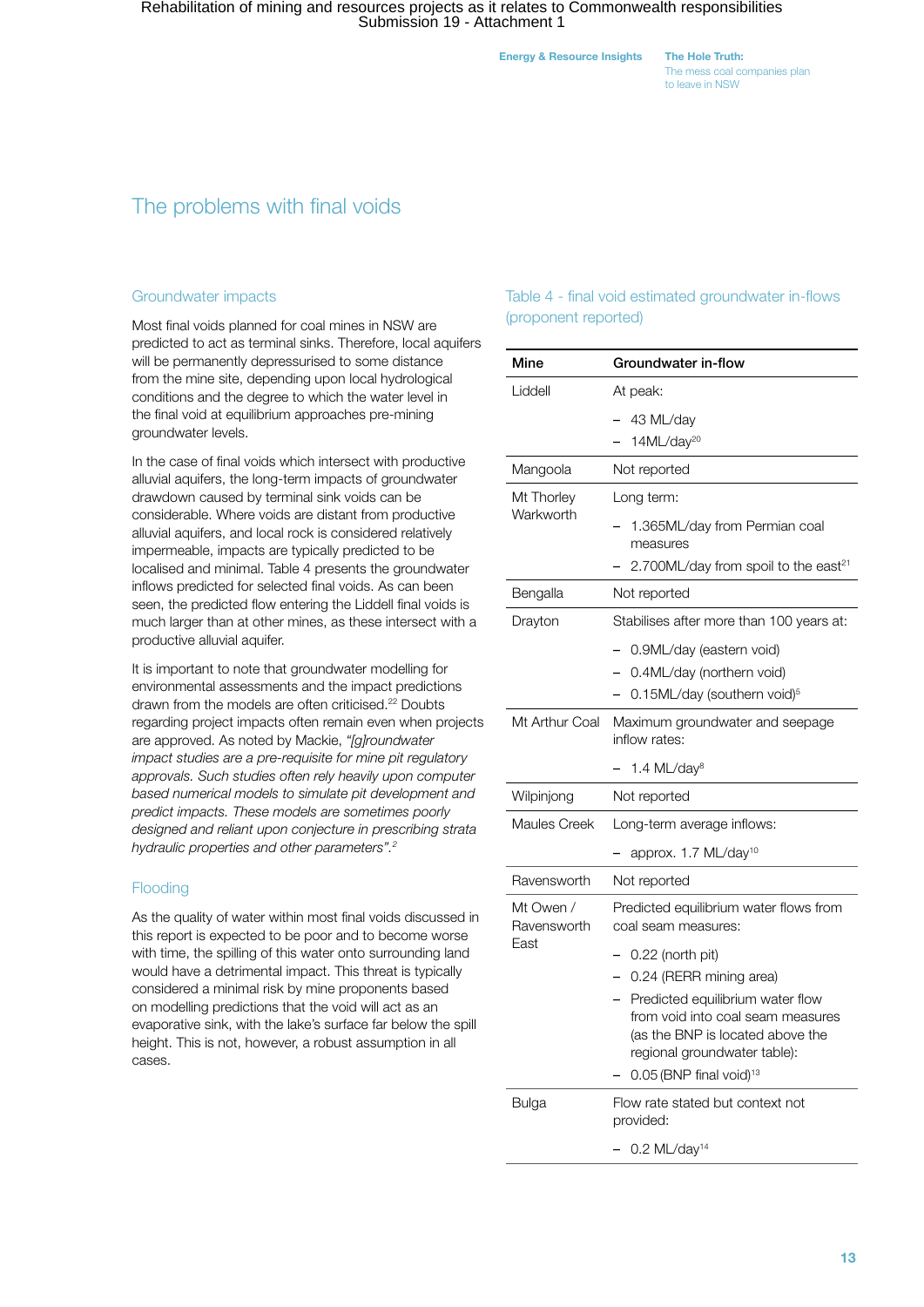The mess coal companies plan to leave in NSW

### The problems with final voids

The now approved Bulga Continuation Project will result in a final void approximately 300 metres deep. This void is predicted to fill with water over 500 years and then may overflow. The long term quality of water within the void has not been modelled by the project proponent and so the impact of it flooding the surrounding area has not been assessed.i

The Response to Submissions and Revised and Amended Project Assessment Report states that, should the void spill, it will be into the Loders Creek Catchment. It states that, *"[w]ater quality in the void is predicted to trend towards a pH of between 7 and 9 and a TDS of below 4000 mg/L. These levels are consistent with historical recorded baseflow quality in the Loders Creek system."* However, this is actually the characterisation of leachate entering the void reported in the project's groundwater assessment. The groundwater assessment makes no prediction of the water quality within the void. This point was noted by the Independent Expert Scientific Committee ('IESC') in its advice to the federal government on the project. The IESC found:

*"Water held within the void is expected to become highly saline and may be a source for surface or groundwater contamination, particularly as the pit lake water level at equilibrium is predicted to exceed the void spill height. The proponent predicts that spill will occur in a "spring like manner" through the emplaced waste rock and into the surrounding surface waterways through the identified leakage points. There is a risk that these "springs" will contain contaminants or leachates, including elevated salt levels and acid forming materials. Assessment of this risk should be informed by hydrochemical characterisation of the pit lake and surrounding emplacement areas."* <sup>23</sup>

Despite being recommended by the IESC, this hydrochemical characterisation was never conducted. The implications of any future spill were not considered or recognised as an uncharacterised potential impact by the Planning Assessment Commission in its assessment of the project.<sup>24</sup>

#### Safety of highwalls and pit lakes

Typically coal mines begin operating where the coal seams are shallow, because that is where the cost of extraction is least. As mining progresses, the seams typically get deeper. To minimise the cost of production, mines are planned to minimise the amount of overburden removed to extract the coal. Therefore, the highwall - the unexcavated face of exposed overburden and coal in a surface mine is typically as steep as possible while retaining structural stability.

Most mines plan to close when the last active mining is occurring at the deepest point considered economical. Therefore, the highwall at mine closure is at its greatest, potentially hundreds of metres in height. Highwalls are often unstable over long time periods. This can present a safety risk, because land slips can endanger nearby people, animals and structures.

Highwall failures do happen. In June 2015, a highwall at the operating Moolarben coal mine failed. A 160 metres long and 55 metres high section collapsed resulting in a 28 metres deep section of the ground falling into the pit, bringing it to within 12 metres of a public road. An investigation found that pre-mining exploration had failed to detect an area of loose silty sands and weaker clays located below 25 metres of stronger material. As a result, *"no adjustment to the wall design, or change to the mining sequence, was possible and the failure of the highwall was unable to be prevented during the mining process."25*

As with most mine closure operations, the fate of the highwall is a trade-off between best long-term outcome and cost. When a void is to remain open, rendering highwalls safe can be expensive. This is because reducing their angle or stabilising the slope with buttresses involves considerable earthmoving, and either increasing the overall size of the final void, or reducing the volume of coal extracted. Backfilling final voids obviously resolves the issue of highwall safety.

As few large, open-cut mines have closed, there has been little chance for detailed scrutiny of the efficacy of plans for rendering highwalls safe. One contemporary example, however, is provided by the Drayton mine in the Hunter Valley. Here, at closure three main final voids will remain with highwalls between 84 and 120 metres tall. The miner plans to create "sustainable highwalls" through increased stability by reducing the slope height by blasting the top half of the highwall, reducing its slope angle to approximately 37°. The loose blasted material will be

i The Response to Submissions and Revised and Amended Project Application Assessment Report states that "Modelling indicates that the void will take in excess of 500 years to reach a level where it could spill into the broader environment. The spill point for the void (should the pit lake reach a level where a spill would occur) has been identified as being into the Loders Creek catchment. Water quality in the void is predicted to trend towards a pH of between 7 and 9 and a TDS of below 4000 mg/L." This is incorrect. The groundwater assessment commissioned for the assessment states that the leachate entering the void will have those qualities but makes no prediction of the water quality within the void.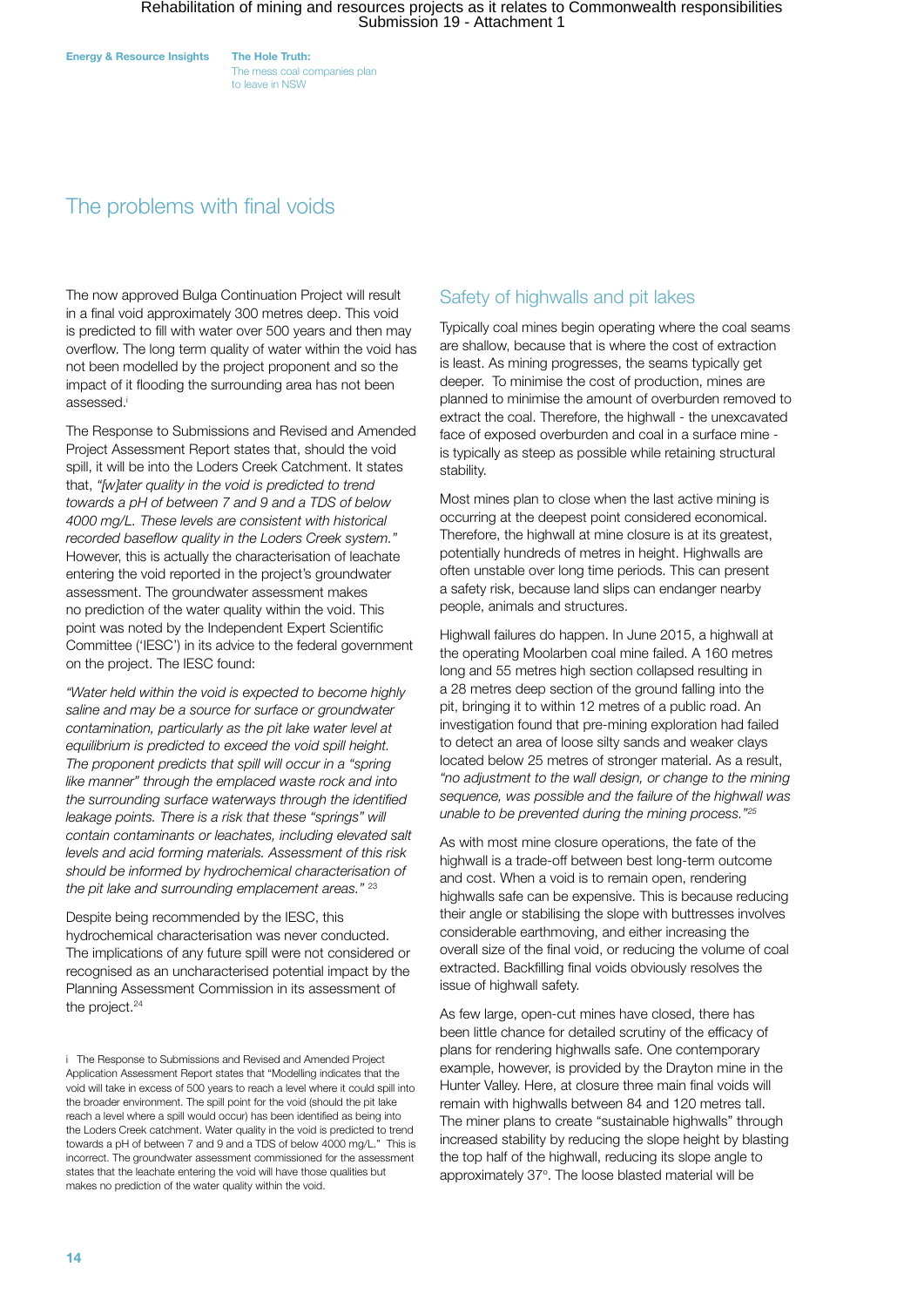Energy & Resource Insights The Hole Truth:

The mess coal companies plan to leave in NSW



pushed into the final void to form a buttress against the lower portion of the highwall. The upper slope will then be capped and re-vegetated, an undertaking that can fail on such steep slopes.<sup>26,27</sup>

A peer review of this plan noted that there was "no precedent experience for such inundation in the Australian open pit coal mining context" and the "high to very high likelihood of instability of the buttressing spoil under longterm inundation".28 It assessed the stability of the overall slope to be adequate over a 20-60 year timeframe but noted the lack of any geomorphological assessment – which is necessary to assess stability over longer timeframes.

The highwalls at Drayton are much smaller than those are planned for some other mines, such as Bulga and Warkworth. Using the same proposed methods to reduce the slope height at these mines would involve significant amounts of earthmoving, would result in a significant increase in the surface area of the voids and be expensive. Indeed, the proponents of both the Warkworth Continuation Project and the Bulga Optimisation project have both discounted reducing the slope angle of the

highwall citing the additional area of land required and the cost. This argument was accepted by the regulator (DPE) without forcing consideration of opportunities to reduce the slope by broader mine plans. It is therefore unclear what, if any, measures will be undertaken to improve highwall stability when these mines close.

Mining companies typically state that final voids will be fenced to prevent injury (or death) to the public from either falling into final voids or from highwall instability. Fences require ongoing maintenance and monitoring, placing a perpetual burden upon future landowners should the mine site be sold or relinquished.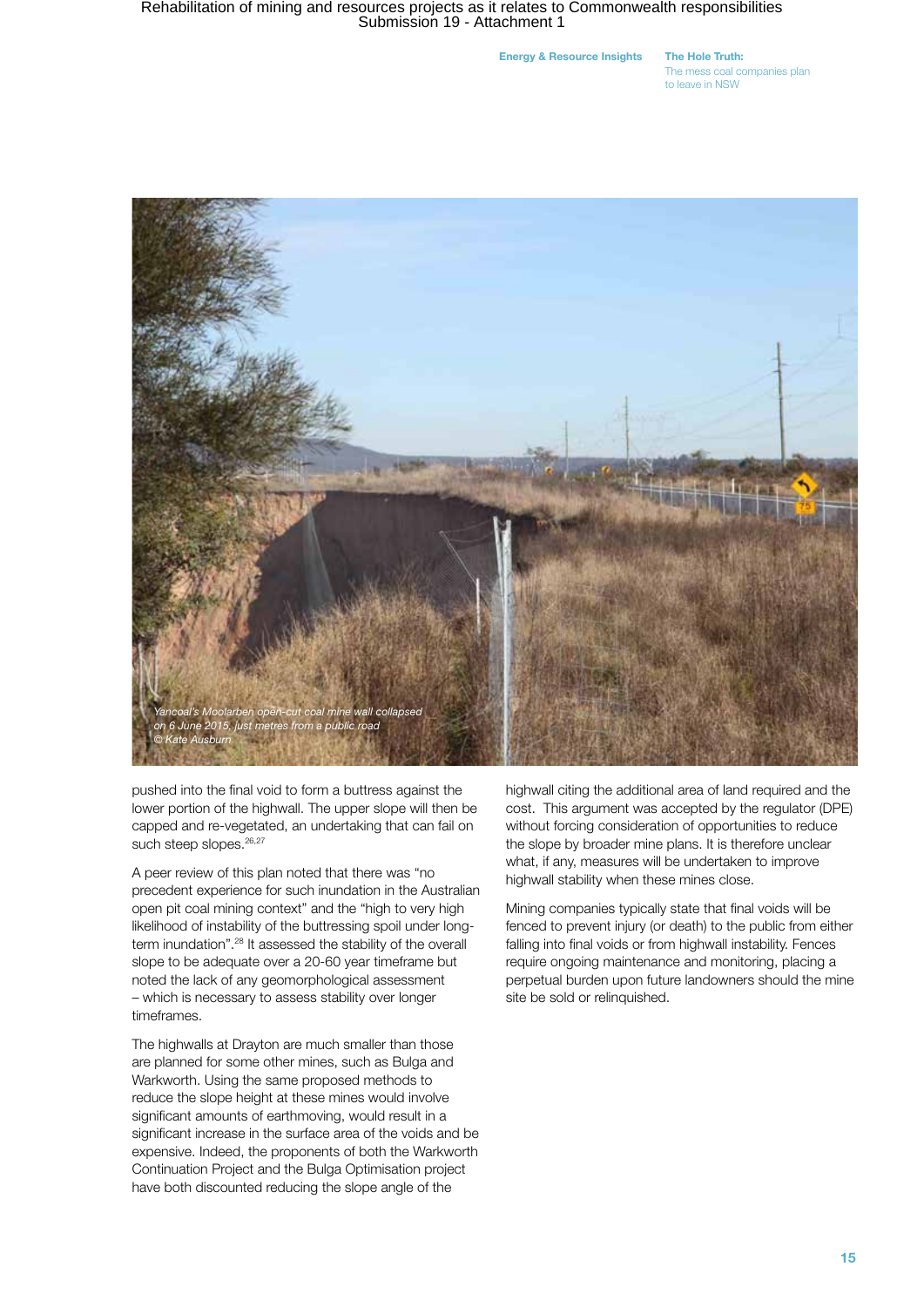The mess coal companies plan to leave in NSW

# Backfilling final voids

"Backfilling is increasingly seen as 'best practise' for mine closure rehabilitation and an important aspect to whole of mine planning. This is because long term management of environmental risks and return of land to an acceptable post mining land use can in some circumstances only be achieved by pit backfilling." 29

Backfilling final voids can mitigate many of their social and environmental risks, and presents the opportunity to return land to a form that supports pre-mine use.<sup>29,30</sup> In the United States, filling in coal mine final voids has been required by law since the 1970s.<sup>31</sup> Yet, in Australia, this is still not the case.

The United States' Surface Mining Control and Reclamation Act of 1977 (SMCRA) requires that surface coal mine operations *"backfill, compact (where advisable to insure stability or to prevent leaching of toxic materials), and grade in order to restore the approximate original contour of the land with all highwalls, spoil piles, and depressions eliminated".*31 Mines where the operator demonstrates that, due to the thickness of the coal seam being much greater than the thickness of the overburden, insufficient material exists on site to completely backfill to the approximate original contour is required to use "all available overburden and other spoil and waste materials to attain the lowest practicable grade". In addition, special provision is also provided for mines where mountaintop removal occurs. While issues with implementation and enforcement of SMCRA have been identified<sup>32</sup>, the legislation sets clear and commendable rehabilitation objectives that exceed those required in Australia.

Australian mining companies recognise the benefits of filling in voids. The current Final Void Management Plan for Bloomfield Group's Rixs Creek mine notes, *"[t]he progressive infilling of voids (in preference to leaving voids open) is often regarded as the most effective and (where possible) the preferred means of minimising the long term effects of mining activity post closure."*11 However, in most cases mining companies do not undertake backfilling. Essentially, this is due to cost and the lack of a legal requirement to do so.

At mine sites with multiple pits, the economics of backfilling at least some pits are often most favourable. Voids in pits where mining has completed can be backfilled with overburden from active mine areas and waste from processing facilities. The cost of this operation may be relatively low compared to developing new tailings storage facilities or out-of-pit rock dumps. A key variable is the distance waste must be transported from where it is generated.29

Indeed, some active and proposed coal mines in NSW plan to fill in voids as part of their operations, such as Watermark and Mount Thorley Warkworth (where the Mount Thorley final void will be filled while the Warkworth mine is still active). In these cases, mining companies present plans to fill voids as a positive environmental outcome and the initiatives are supported by regulators. However, in all cases, plans to fill voids form a component of overburden management strategies for active mining in other pits.

### Cost of filling

In all cases, miner's commitment to filling voids abruptly ends when mining stops. Essentially, the issue is cost. Filling a void post-closure is a cost borne after revenue generation has ceased. Therefore, mining companies avoid it where possible. Instead, the focus shifts to stabilising the mine landform while conducting minimal earth moving.

The cost of filling final voids is often quantified by mining companies. In the case of the Mount Thorley Warkworth Continuation Project, the proponent estimated that filling the void at the Warkworth Mine would cost approximately AUD \$2 billion. Estimates for other mines and projects are presented in Table 5.

#### Table 5 - proponent estimated costs of filling final voids

| Mine         | Cost estimate                       |
|--------------|-------------------------------------|
| Maules Creek | \$388 - \$813 million <sup>33</sup> |
| Moolarben    | $$133$ million <sup>34</sup>        |
| Warkworth    | $$2,085$ million <sup>35</sup>      |
| Watermark    | $$461$ million <sup>36</sup>        |
|              |                                     |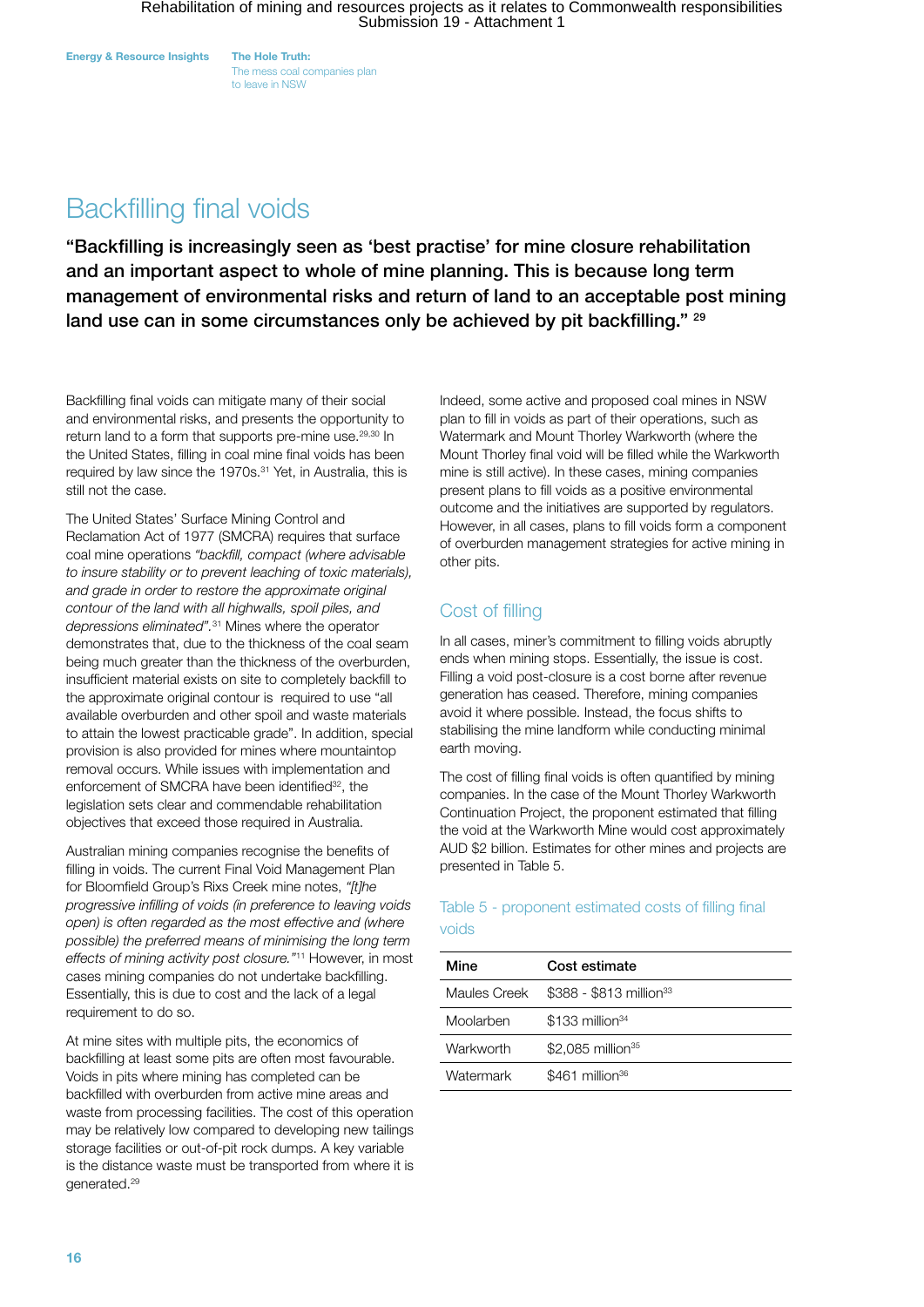Energy & Resource Insights The Hole Truth:

The mess coal companies plan to leave in NSW



Mining companies typically present cost as a critical factor in their decision to not backfill final voids. It is important to understand the context in which these cost estimates are generated. Typically, mine planning decisions are made on the assumption that filling in voids will not be required. It is therefore not surprising that the cost is prohibitive. This justification is accepted by state regulators who do not challenge the underlying assumptions of the estimate even where the mine has not begun construction (and so the cost is not fixed). Filling in voids retrospectively is the most expensive option. If, as in other countries such as the United States, a mine was planned based on the precondition that all voids must be filled, the associated costs would be lower.

Mines planned to leave no final voids may look very different to those currently operating in NSW. Practices that can reduce filling costs include staging the mine to progress in strips and in an up dip direction on the final strip. This results in a smaller void at mine closure and a smaller exposed highwall. Other options include reducing the depth of open cut operations and ensuring overburden placement is optimised for later backfilling. While occasionally practiced or proposed<sup>37</sup> within the NSW coal industry, such practices represent a paradigm shift from typical mine planning because backfilling is not required by the regulator. These alternative approaches may reduce

the volume of resource extracted and have other negative consequences upon a project's economic feasibility.

#### Availability of filling material

A factor critical to how easy it is to fill final voids is the availability of fill material. The most easily available material is overburden removed from the pit. When overburden is removed to facilitate coal extraction it is blasted and fragmented. This physically increases its volume. The difference between the volume of rock insitu pre-mining and post-mining is referred to as a "swell" or "bulking" factor. In the case of NSW coal mines, it is common to apply a factor of 25% increase for mine design purposes, 36,38 with the actual factor typically in the range of 20%-30%.17 Many NSW coal mines typically have relatively high ratios of overburden to extracted coal (the strip-ratio); combined with the swell factor this results in enough material existing on site when mining ceases to fill the final void.

The location of overburden at mine closure is often problematic. In the case of existing mines, the material is usually placed within overburden emplacement areas (OEAs) creating artificial hills that are rehabilitated by being rendered into stable structures covered with soil and plants. Proponents of mine extensions typically highlight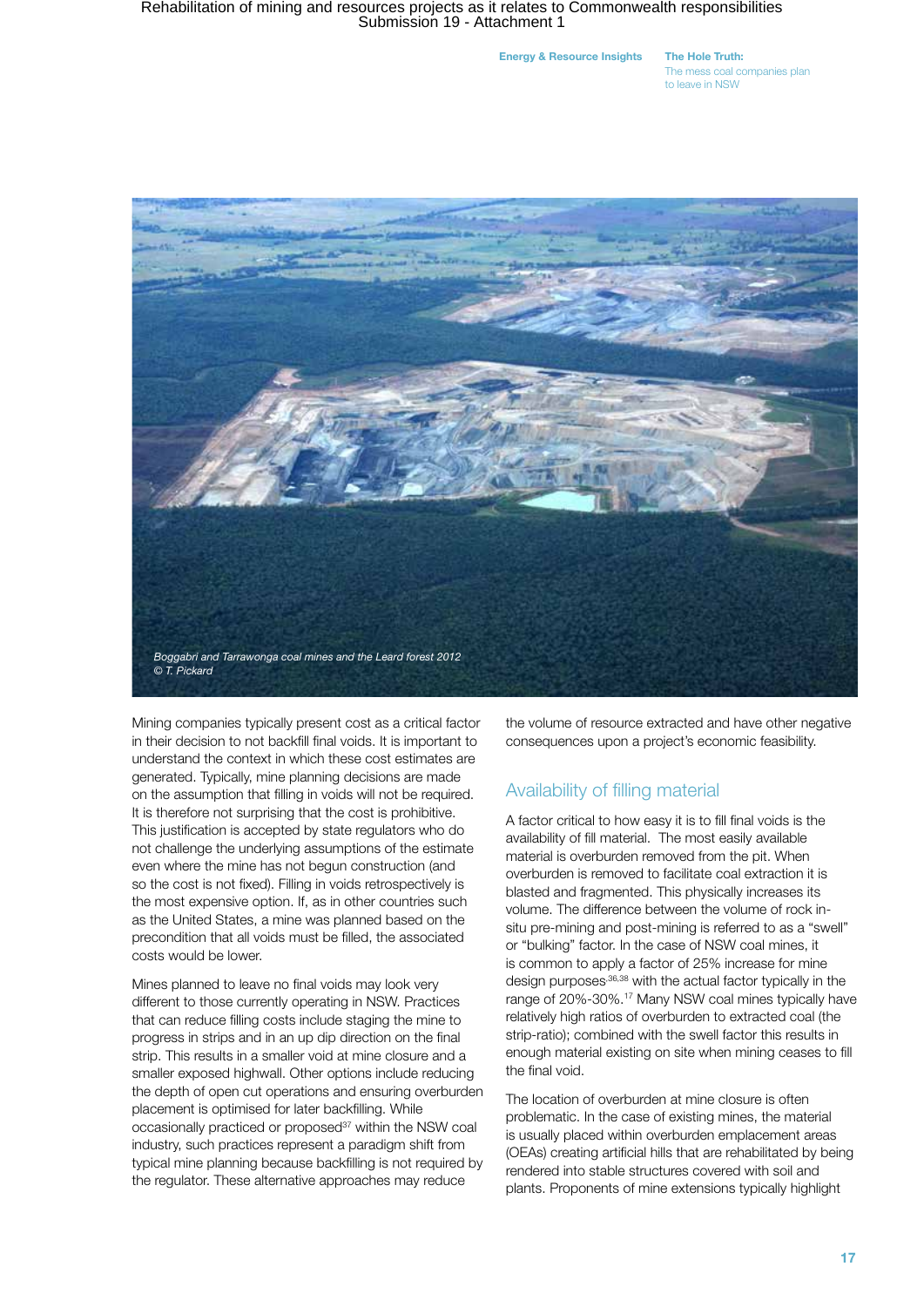The mess coal companies plan to leave in NSW

### Backfilling final voids

the short-term negative impacts of disturbing these areas of the mine site. They argue that doing so would create unacceptable levels of dust and noise. This is an argument that might be convincing if the mining operation had not already been responsible for creating arguably greater levels of dust and noise for decades before the backfilling operation.

### Groundwater consequences of backfilling

In most cases, final voids are predicted to act as terminal sinks for local groundwater. This is characterised as a positive outcome by mine proponents based on the rationale that the voids will therefore not act as sources of saline water potentially entering local aquifers. This argument is endorsed by regulators yet is not necessarily robust. Intrinsic within it is an acceptance that a permanent drawing down of local aquifers is preferential to the risk of more saline water entering them from the voids. In order to accurately draw this conclusion, it would be necessary to properly characterise the quality and flows of local groundwater, model and assess the impacts of filling in the void, and then conduct a cost-benefit analysis. This has not occurred. Such a lack of robust assessment renders questionable this justification for leaving the voids open.

Further uncertainty in the veracity and applicability of the argument that leaving voids open always protects groundwater is provided by approval for backfilling other voids in the region. In some cases, proponents argue that backfilled voids will be a source of water with a lower salinity than local groundwater with beneficial consequences (such as Mount Thorley, see case study on page 22). In other cases, final voids have been approved despite predictions that high salinity water will flow from them to local groundwater.

The Liddell coal mine, approved to leave two final voids, proves that even voids negatively impacting on groundwater can be approved by NSW regulators. The voids are connected by old underground mine workings, allowing water to flow between them. Modelling predicts that pit lakes will form in the voids. The water level in both voids is expected to stabilise within approximately 50 years of mining ending. At equilibrium, one of the voids (in the Entrance Pit) will act as a sink for groundwater and the other (in the South Pit) as a source. Salinity in the Entrance pit void is expected to stabilise at 4,200 mg/L due to constant replenishment from surface and groundwater sources. Evaporative losses are predicted

to account for 80% of outflows from the South Pit void.<sup>3</sup> As a result, salinity is expected to increase continuously over time, reaching over 14,000 mg/L after 250 years. The remaining 20% of outflows constitute a flow of this increasingly saline water into the local hard rock aquifer. This is reported to have a salinity of approximately 3,000 mg/L. The groundwater impact assessment for the project notes *"impacts to groundwater in the hard rock aquifer may result from leakage of increasingly saline water from the South Pit final void."*20 In its assessment of the project, the regulator notes "the flows are not expected to result in any significant impacts on the hard rock aquifer given its already brackish nature, and are not predicted to affect water quality in the alluvial aquifer".<sup>39</sup> This case demonstrates the regulator's acceptance of final voids that are not terminal sinks and casts doubt on the validity of justifying final voids on grounds of protecting groundwater from increased salinisation without rigorous, case-specific assessment.

### Impact on future coal mining operations

Mining companies often object to backfilling open cut mines due to the possibility of 'resource sterilisation' the possibility that if the pit is filled additional resource extraction could be prevented. In the case of NSW open cut coal mines, this argument typically takes one of two forms. Either the miner notes the possibility that with additional approvals the open-cut mine may continue operating beyond the currently planned extent, or the miner notes that an additional coal resource exists beyond the planned mine boundary that may be recovered by a switch to underground mining.

In some cases, any further coal mining operations beyond the planned project would require a shift to underground operations. This is because as the coal seam dips significantly far beneath the earth's surface, removal of overburden above it becomes economically unfeasible. Mining companies then commonly state that leaving the void open is preferential as it will allow easy access to the coal seam for the future mine. The reality is, however, that backfilling will only have a slight negative impact on the future mine's economics $29$  as the access shaft is only a small portion of the overall costs. Despite this, mining companies often use this as an additional reason for not filling voids.

In the case of Shenhua's proposed Watermark Mine, the proponents plan to leave one of the mine's three pits unfilled because if "underground mining is entertained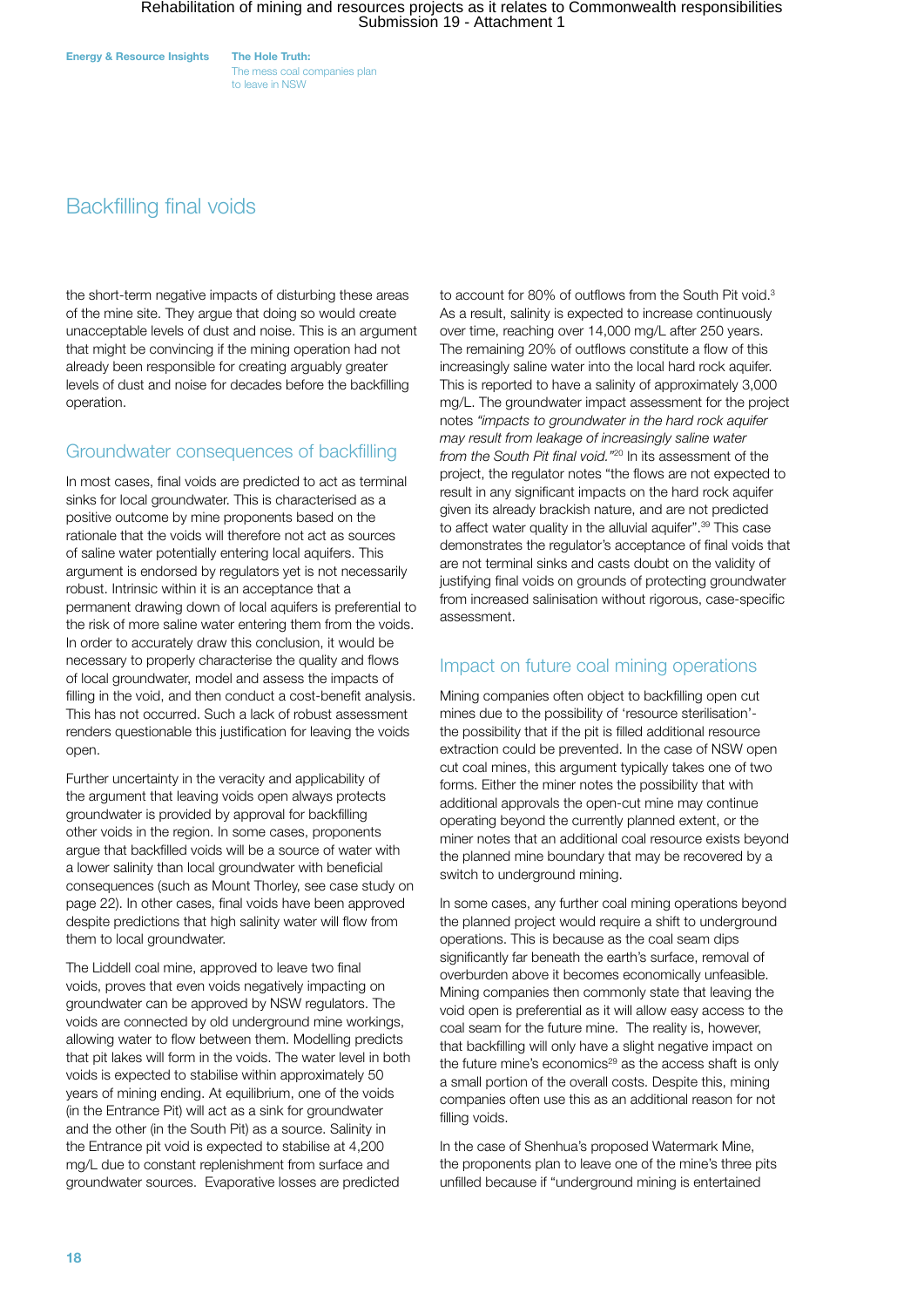Energy & Resource Insights The Hole Truth:

The mess coal companies plan to leave in NSW

### Backfilling final voids

following the completion of open cut mining it will provide access for this purpose". The proponent determined that "the cost/benefit analysis found that the retention of a safe and stable final void … was the most appropriate outcome",40 rather than a filled in void. Other examples where this justification was deployed include the 2013 modification to the Liddell mine, where one use of the proposed voids was "access to potential future underground coal reserves".39 The now structural decline of the coal export market reduces the likelihood that these future mines will ever eventuate.

In cases where the miner notes that, with additional approvals, the open-cut mine may continue operating beyond its currently planned extent, the planning system permits approval of proposed final landforms despite regulators recognising that the proposals are unlikely to eventuate. An incremental approach to project approvals prevails in NSW where mining companies routinely revise project plans after initial approval is granted. A facility that enables projects to adapt to unforeseeable circumstances by modifying project approvals and plans is an obvious necessity. However, the system is currently exploited, resulting in a lack of proper whole-of-mine-life planning at a project's inception.

In the case of the recently constructed Maules Creek Mine, the NSW Department of Planning and Infrastructure determined that it, "does not believe that backfilling the final void for the Maules Creek project is either reasonable or feasible", largely due to, "the significant coal sterilisation, the very high capital costs, the future mining potential in the lease area beyond the 21-year project life".41 As a consequence, the Department recognised that the proposed mine closure scenario before them may not eventuate. However, the Department did not require the mine's proponent to determine what final landform may occur if mining continued after year 21. This is an example of how the planning system fails to handle whole mine-life scenarios. By not requiring the proponent to examine opportunities to minimise final void formation, and by considering mine plans under alternative possible scenarios, voids may have been locked in that could have either been smaller or prevented altogether.

Revised plans are approved, with future outcomes defined and judged relative to the current state of the project at the point of revision. These may well be inferior to what could have been achieved through longer-sighted initial project planning. This is particularly true for mine closure. The current paradigm does not force mining companies to plan for mine closure in such a way that achieves the best

outcome at the least cost - something that can only be achieved by all major closure scenarios being considered at a project's inception. The cost of filling the final void is essentially dependent upon the availability and location of overburden at the point of closure. Minimising this cost is best achieved by planning for this mine closure goal from the outset and retaining it as the mine plan is revised over its lifetime.

#### Value of pit lakes to communities

The utility of a pit lake is ultimately dependent upon the quality and quantity of water that it contains. In cases where water quality is high and the volume abundant, these lakes can act as important local reservoirs of water for applications such as agriculture, aquaculture and recreation. The lakes can also support environmental values too. However, these outcomes are highly dependent upon local site conditions. Success stories in other countries typically involve smaller pits or are located in areas where water is more plentiful. In most cases, NSW coal mine pit lake water is likely to be of poor quality and of limited utility for irrigation or other uses.<sup>30</sup>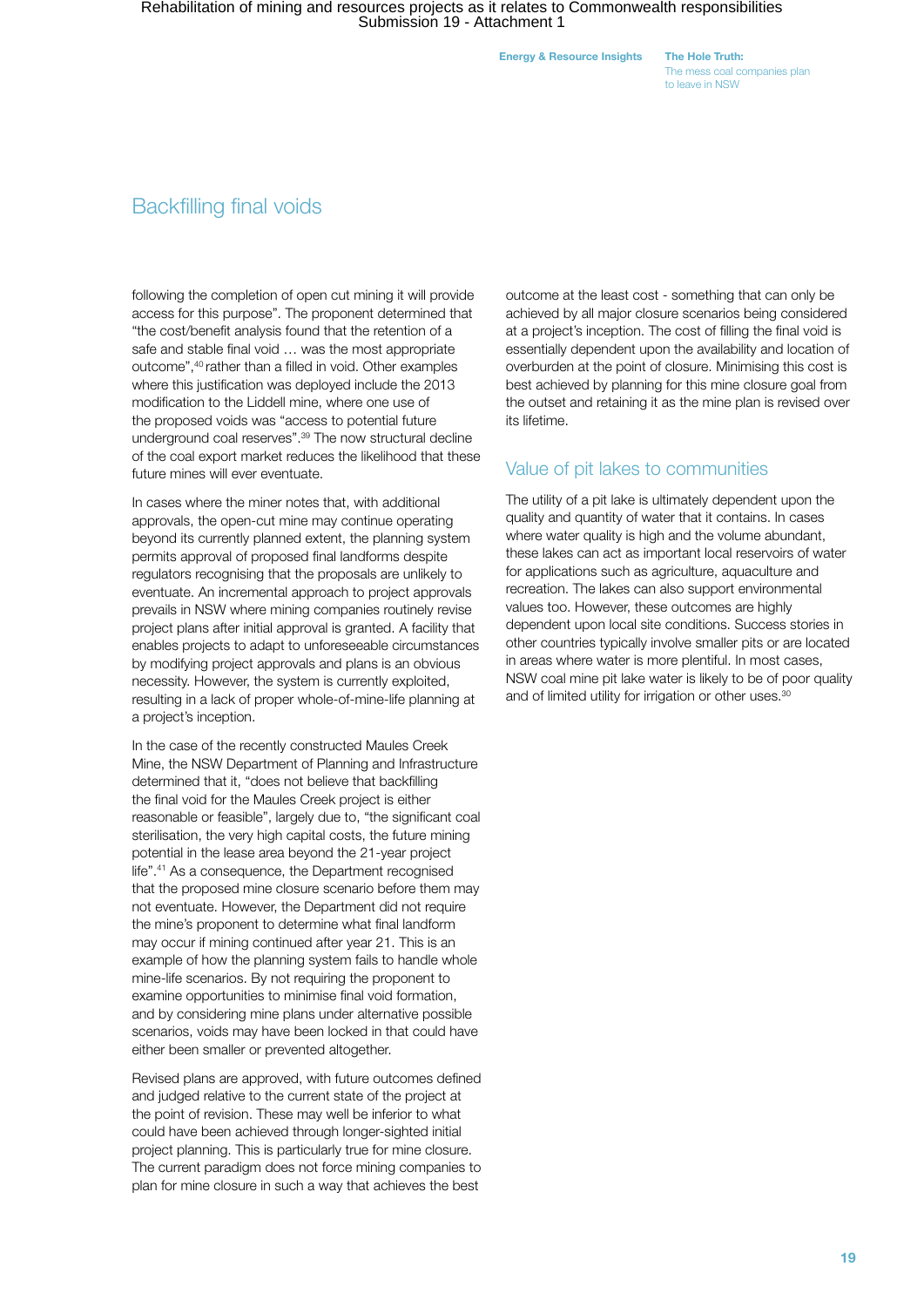The mess coal companies plan to leave in NSW

# Maps of final void locations

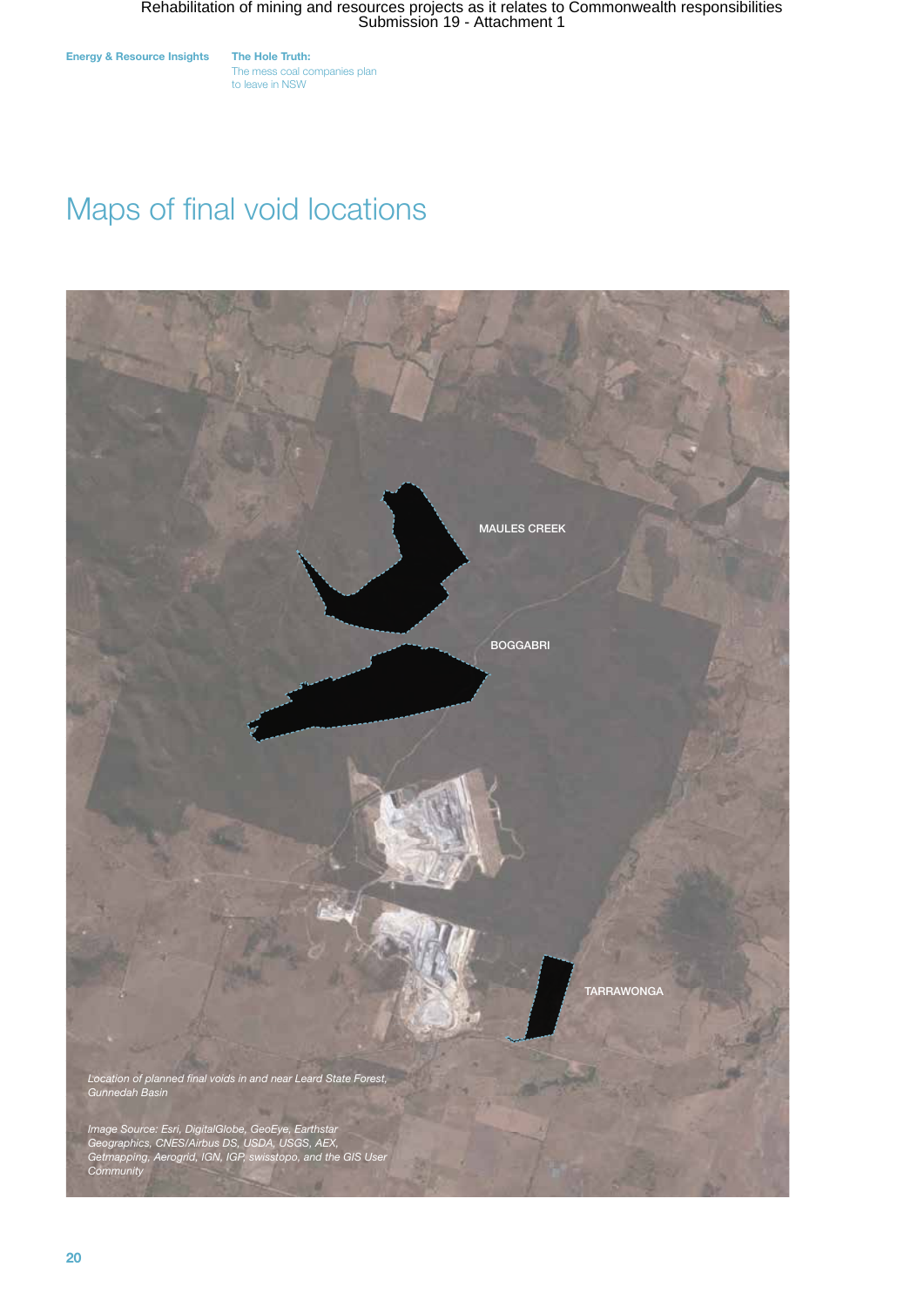Energy & Resource Insights The Hole Truth:

The mess coal companies plan to leave in NSW

# Maps of final void locations

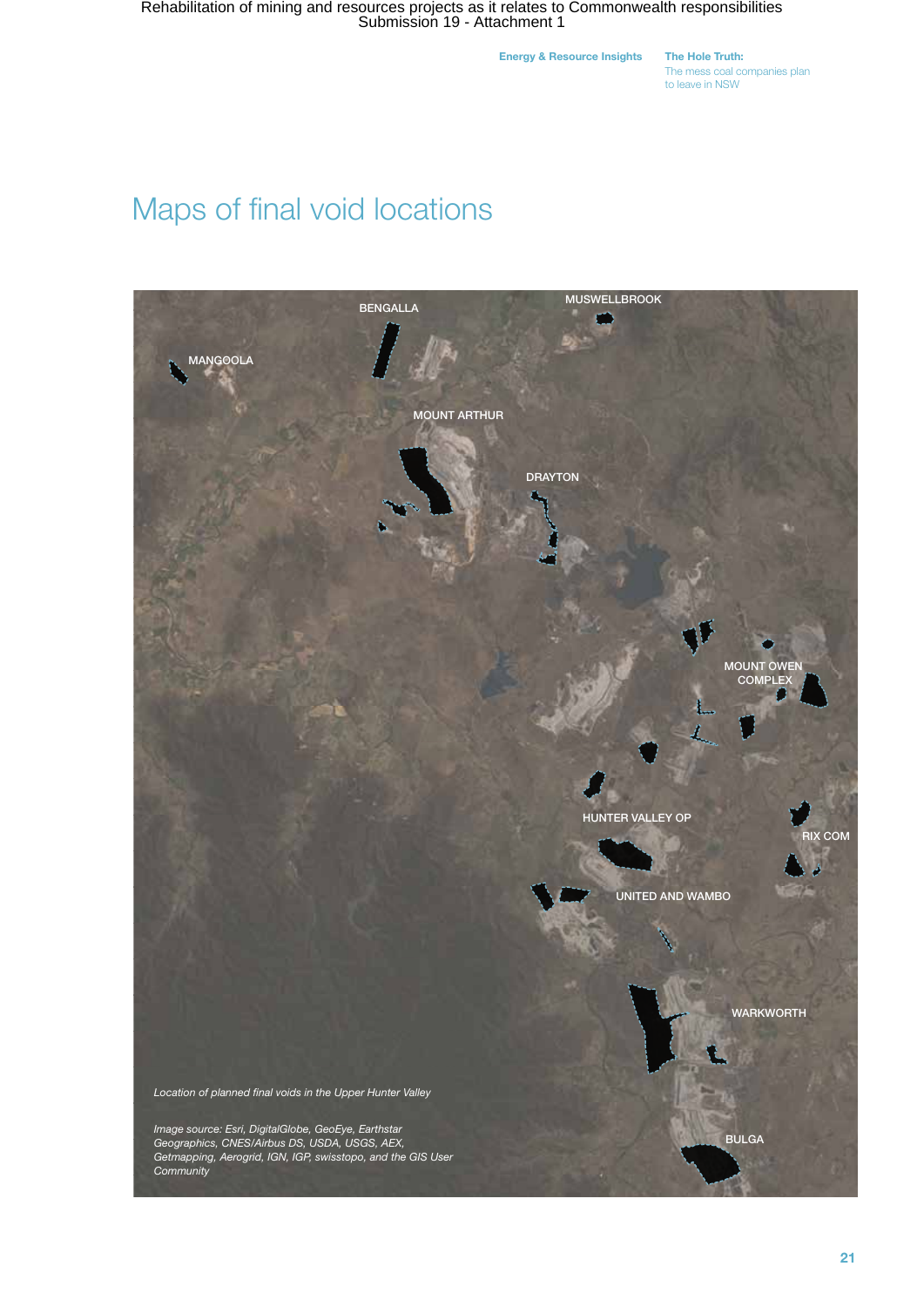Energy & Resource Insights The Hole Truth:

# Case Study

MAG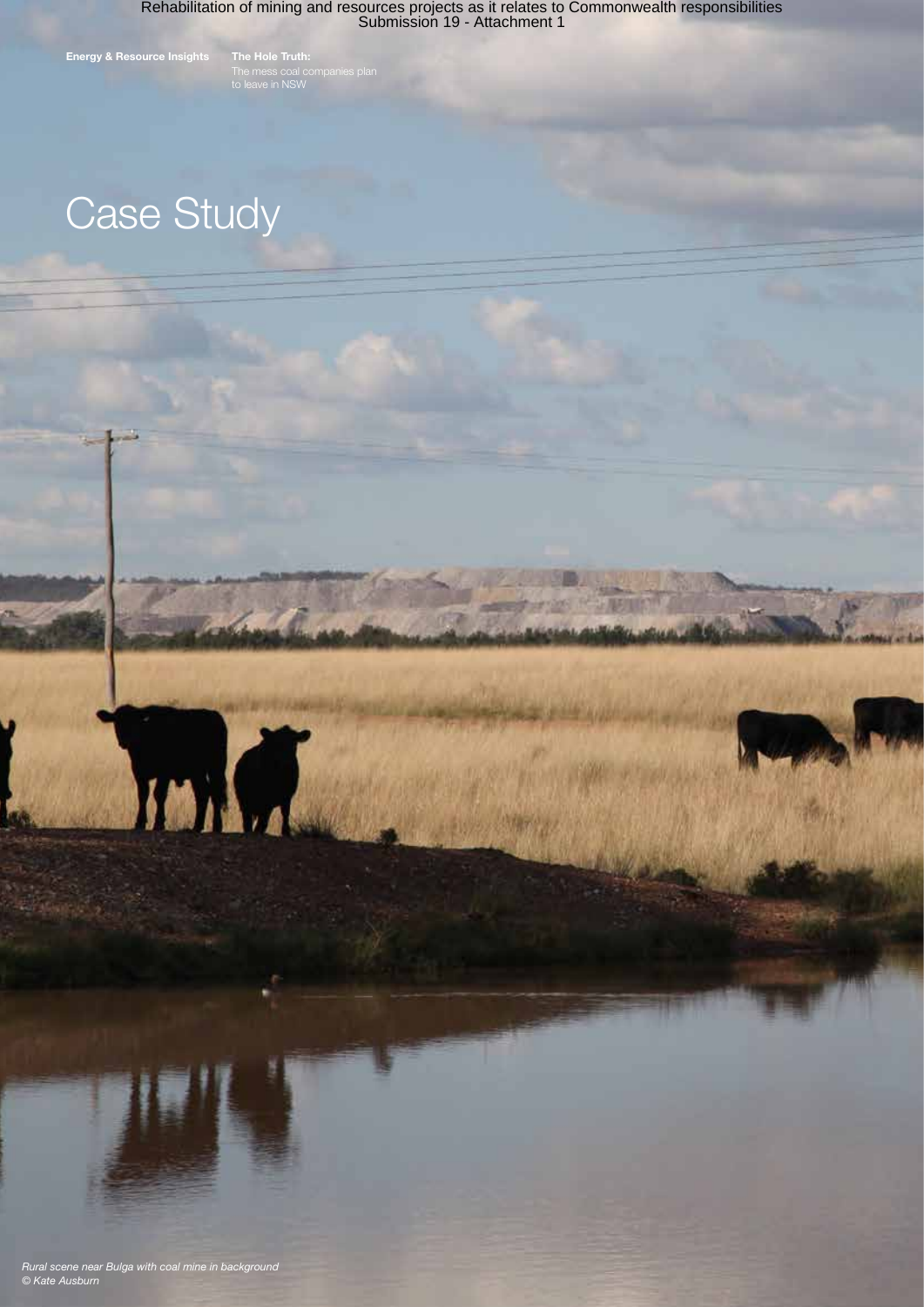Energy & Resource Insights The Hole Truth:

The mess coal companies plan to leave in NSW

## Mount Thorley Warkworth mine complex

The Mount Thorley and Warkworth mines form a complex that is one of the largest in the Hunter Valley. It is comprised of two mines, operationally integrated with the sharing of coal, overburden, rejects and water as required. Its owners, (Rio Tinto is the major shareholder), have recently gained approval for the continuation and expansion of operations.

Under the newly approved plan at Mount Thorley, mining in the large Loders Pit is expected to be completed by 2020. At the Warkworth Mine, the new approvals permit an additional 698ha to the west of current operations to be incorporated into the mine. This will permit mining to continue in a westerly direction (down dip) for an additional 14 years beyond what was previously approved.

Once extraction of coal at the Mount Thorley Mine has ceased, overburden will be dumped into the final voids from the still active Warkworth Mine. The voids will be largely filled in and "a more natural looking final landform" will be achieved.<sup>42</sup> A small depression will remain in one part of the Loders Pit area (approximately 10 m below the pre-mining ground level).

In contrast, at the Warkworth Mine, at the end of operations, its two pits will form one huge final void, approximately 250 m to 300 m deep, 5km long and 1.5km wide.<sup>21</sup> Project proponent commissioned modelling predicts that the void will be a terminal sink, with the pit lake water level eventually stabilising approximately 54 metres below the void's crest. As a result of evaporativeconcentration, salinity within the pit lake is predicted to reach 30,000 uS/cm at the end of the 1000 year modelled period<sup>12</sup> (sea water has a conductivity of approximately 50,000 uS/cm).

The assessment of this extension project provides an insight into the current approach to final voids within the NSW planning process. The miner's justification for the void was fundamentally grounded in cost. The void is so large to fill it would require over 800 million bank cubic metres of material to fill it. In communication with the Department for Planning & Environment (DPE), the proponent estimated this cost of this operation to be \$2billion and noted that this was "over 190 times that of the underlying rural land value."43 This cost was considered "prohibitively expensive". However, the miner failed to consider opportunities to reduce the final void size that needs filling by altering the mine plan.

The DPE fully endorsed the proponent's assessment. In a memorandum to the Planning Assessment Commission (PAC) it echoed the project proponent's arguments,

concluding that due to the estimated cost, *"the Department accepts that it would not be reasonable to impose a condition that requires Rio Tinto to completely or even partially backfill the final void."*<sup>44</sup>

In addition, the Department noted that filling the void could present "risks to groundwater resources as the final void may not act as groundwater sink and therefore saline water may migrate off the site". The strength of this argument is highly questionable. In the case of the concurrently assessed Mt Thorley project, where the same proponent proposed filling a similar void, the DPE raised no objections or concerns.

The subsequent PAC review did not accept DPE's assessment, stating that it "considers that the size of the final void as currently proposed is unacceptable and that opportunities exist to reduce its size."45 Despite this, aside from a minor adjustment, the existing final void plans were further defended by the proponent, broadly supported by DPE and ultimately approved. This case study demonstrates the broad acceptance of massive final voids. The regulator fails to critically assess the strength of miner's claims and accepts that any backfilling and final landform considerations can only be assessed within the constraints of maximum resource extraction.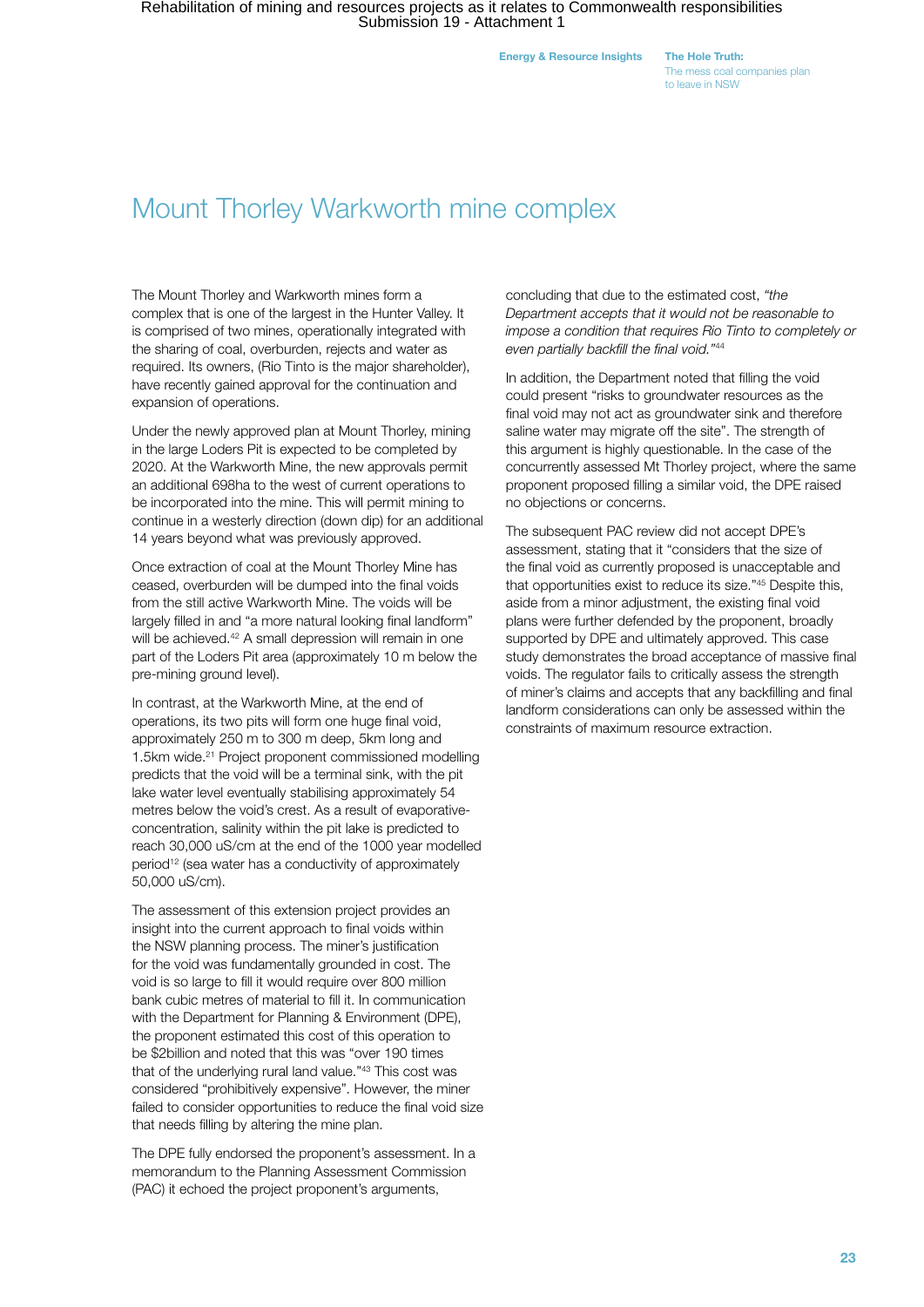Energy & Resource Insights The Hole Truth:

The mess coal companies plan to leave in NSW



# Conclusion

Occasionally mining companies go to considerable lengths to ensure that land impacted by their operations is at least partially rehabilitated. In some cases, the goal of these efforts is the re-instatement of cropping or grazing farmland. In others, it is the establishment of habitat designed to mimic native ecosystems potentially with sculpting of the landform to emulate natural topography.

However, in almost all cases these efforts stop short of one key undertaking: filling in the final voids left when mining ceases. Here, the role of economics in determining the extent of mining companies' rehabilitation efforts is laid plain. It is arguable that environmental quality will be locked into worsening over time as the pit lake increases in salinity and the groundwater is drawn down.

Moving overburden costs significant amounts of money. Once a mine has ceased producing saleable product this expensive undertaking is minimised as much as possible. Returning the landscape to its approximate original form by filling in the hole left by open-cut mining is viewed as an excessive cost to be avoided, and not an essential obligation incumbent upon the miner in exchange for the right to disturb the landscape to extract resources – and profit.

That a miner should focus strongly upon maximising profitability is understandable. What is more questionable, however, is that regulators whose responsibility also encompasses long term custodianship for the land allow mining companies to leave a polluting and pockmarked landscape whose remediation is likely to be beyond the means of even the best intentioned future government.

A practice that has been banned in the United States since the late 1970's continues today in NSW. Here, as has been demonstrated within this report, continued regulatory failure and flawed assessment is permitting considerable swathes of the State to be rendered into vast, saline lakes. This is creating a legacy that will not be easily remedied by future generations.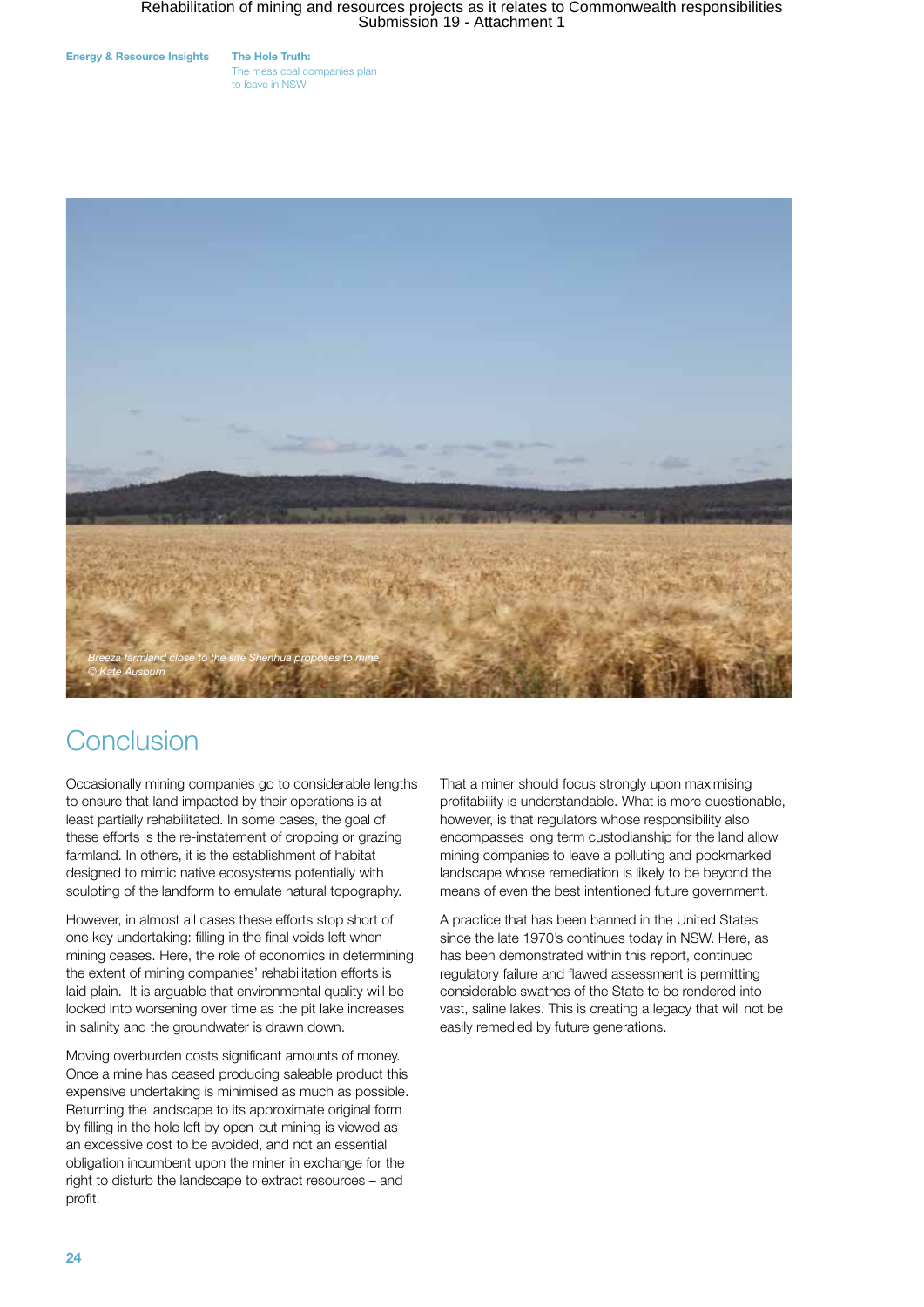Energy & Resource Insights The Hole Truth:

The mess coal companies plan to leave in NSW

# Appendix 1 - Methodology for sizing voids and data sources

The most recent final landform plan for each mine was located from a range of sources including: development approvals, mine operations plans, rehabilitation management plans and environmental impact statements. See Table 6 for details of the data source for each individual mine.

Raster images derived from the plans were geo-referenced in GIS software using, where possible, graticules on the image or a combination of other information present including mining lease boundaries and physical features such as roads. The quality of the fit was checked using the scale bar printed on each plan.

The approximate outline of the final void was obtained by tracing the contour line closest to the top of and located fully within the final void. The estimated area of the final void was then calculated using this contour line. This is an inherently conservative estimate of the void extent, with the degree of underestimation dependent upon the resolution of the presented contour lines.

| Mine                               | Source of final landform plans                                                                                                                                                                                     | <b>Notes</b>                                |
|------------------------------------|--------------------------------------------------------------------------------------------------------------------------------------------------------------------------------------------------------------------|---------------------------------------------|
| Bengalla                           | Bengalla Continuation Project Development Consent (incorporating<br>modification 1)46                                                                                                                              | Appendix 9                                  |
| Boggabri                           | Project Approval (incorporating modification 4) <sup>47</sup>                                                                                                                                                      | Appendix 9                                  |
| <b>Bulga</b>                       | Bulga Optimisation Project Development Consent <sup>48</sup>                                                                                                                                                       | Appendix 13                                 |
| Drayton                            | Mine Operation Plan (July 2015 - June 2020) <sup>26</sup>                                                                                                                                                          | Plan 4                                      |
| Duralie                            | Duralie Extension Project Modification 2014. Environmental<br>Assessment, Appendix 5, <sup>49</sup> (Consistent with Duralie Extension Project<br>Development approval - incorporating modification 2- Appendix 8) | Figure 5-1                                  |
| Glendell                           | Mount Owen Complex Mining Plan of Operations <sup>50</sup>                                                                                                                                                         | Landscape<br>Management Plan<br>2012 Plan 1 |
| <b>Hunter Valley</b><br>Operations | HVO North:                                                                                                                                                                                                         | Figure 15                                   |
|                                    | Appendix C, Carrington West Wing - Environmental Assessment. <sup>51</sup><br>Consistent with current Development Consent                                                                                          |                                             |
|                                    | NOTE: The west pit of HVO North was not assessed as a suitable<br>final landform plan could not be located                                                                                                         |                                             |
|                                    | HVO South Coal Project,                                                                                                                                                                                            | Figure 3.1                                  |
|                                    | Environmental Assessment Report, Appendix K <sup>52</sup> (Consistent with<br>current Development Consent - Appendix 6)                                                                                            |                                             |
| Integra                            | Integra Open Cut Project Approval (incorporating modification 5) <sup>53</sup>                                                                                                                                     | Appendix 9                                  |
| Liddell                            | Development Consent (incorporating modification 6) <sup>54</sup>                                                                                                                                                   | Appendix 3                                  |
| Mangoola                           | Development Consent (incorporating modification 6) <sup>55</sup>                                                                                                                                                   | Appendix 5                                  |
| <b>Maules Creek</b>                | Consistent with Mining Operations Plan (2016-18) <sup>56</sup>                                                                                                                                                     | Plan 4                                      |
| Moolarben                          | Stage 2 Project Approval (incorporating modification 2) <sup>57</sup>                                                                                                                                              | Appendix 10                                 |

#### Table 6 - source of final void plans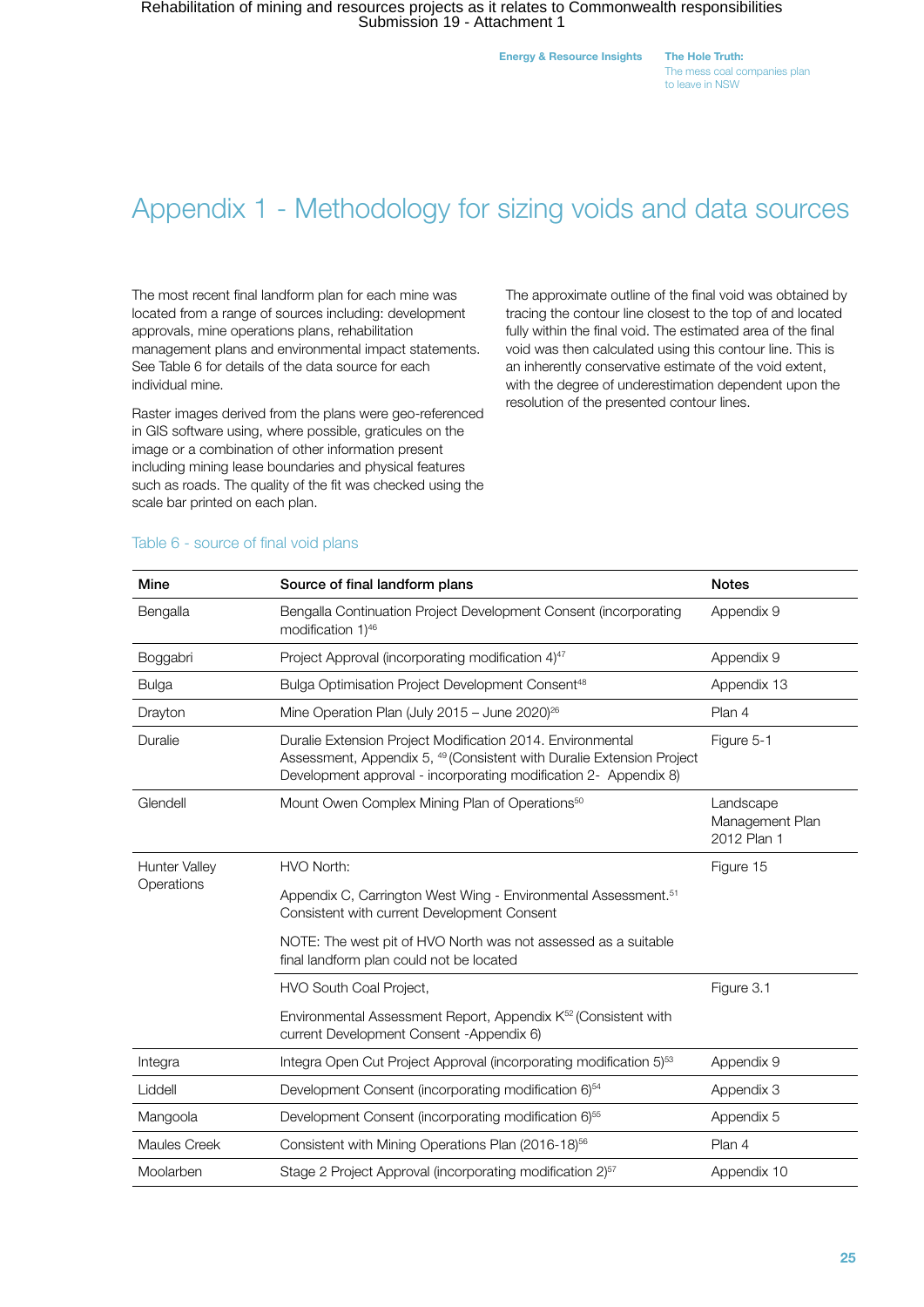The mess coal companies plan to leave in NSW

### Appendix 1 - Methodology for sizing voids and data sources

| Mine                                                   | Source of final landform plans                                                                                                                                                                  | <b>Notes</b>          |
|--------------------------------------------------------|-------------------------------------------------------------------------------------------------------------------------------------------------------------------------------------------------|-----------------------|
| Mount Arthur                                           | Modification 1, Environmental Assessment, <sup>8</sup> Consistent with Mt Arthur<br>Coal Mine – Open Cut Consolidation Project, Development Consent<br>(incorporating modification1) Appendix 8 | Figure 20, Appendix C |
| Mount Owen<br>Continued<br><b>Operations Project</b>   | Environmental Impact Statement. Mount Owen Continued Operations<br>Project <sup>58</sup>                                                                                                        | Figure 2.12           |
| Muswellbrook                                           | Mining Operations Plan <sup>59</sup>                                                                                                                                                            | Map 4                 |
| Ravensworth<br>Operations                              | Development Consent (incorporating modification 3) <sup>60</sup>                                                                                                                                | Appendix 7            |
| <b>Rixs Creek</b><br>Continuation of<br>Mining Project | Environmental Impact Statement <sup>61</sup>                                                                                                                                                    | Appendix R, Figure 31 |
| Rocglen                                                | Mining Operations Plan <sup>62</sup>                                                                                                                                                            | MOP Plan 6            |
| Stratford                                              | Stratford Extension Project Development Consent <sup>63</sup>                                                                                                                                   | Appendix 8            |
| Tarrawonga                                             | Mining Operations Plan (2015-20) <sup>64</sup>                                                                                                                                                  | Plan 4                |
| United and Wambo<br>Project                            | Preliminary Environmental Assessment <sup>65</sup>                                                                                                                                              | Figure 3.6            |
|                                                        | NOTE: The currently operating Wambo mine was not assessed as a<br>suitable final landform plan could not be located                                                                             |                       |
| Warkworth                                              | Warkworth Continuation Project Development Consent <sup>66</sup>                                                                                                                                | Appendix 6            |
| Watermark                                              | Development Consent <sup>67</sup>                                                                                                                                                               | Appendix 10           |
| <b>Werris Creek</b>                                    | Development Consent <sup>68,60</sup> (incorporating modification 2)                                                                                                                             | Appendix 5            |
| Wilpinjong                                             | Development Consent <sup>69</sup> (incorporating modification 6)                                                                                                                                | Appendix 4            |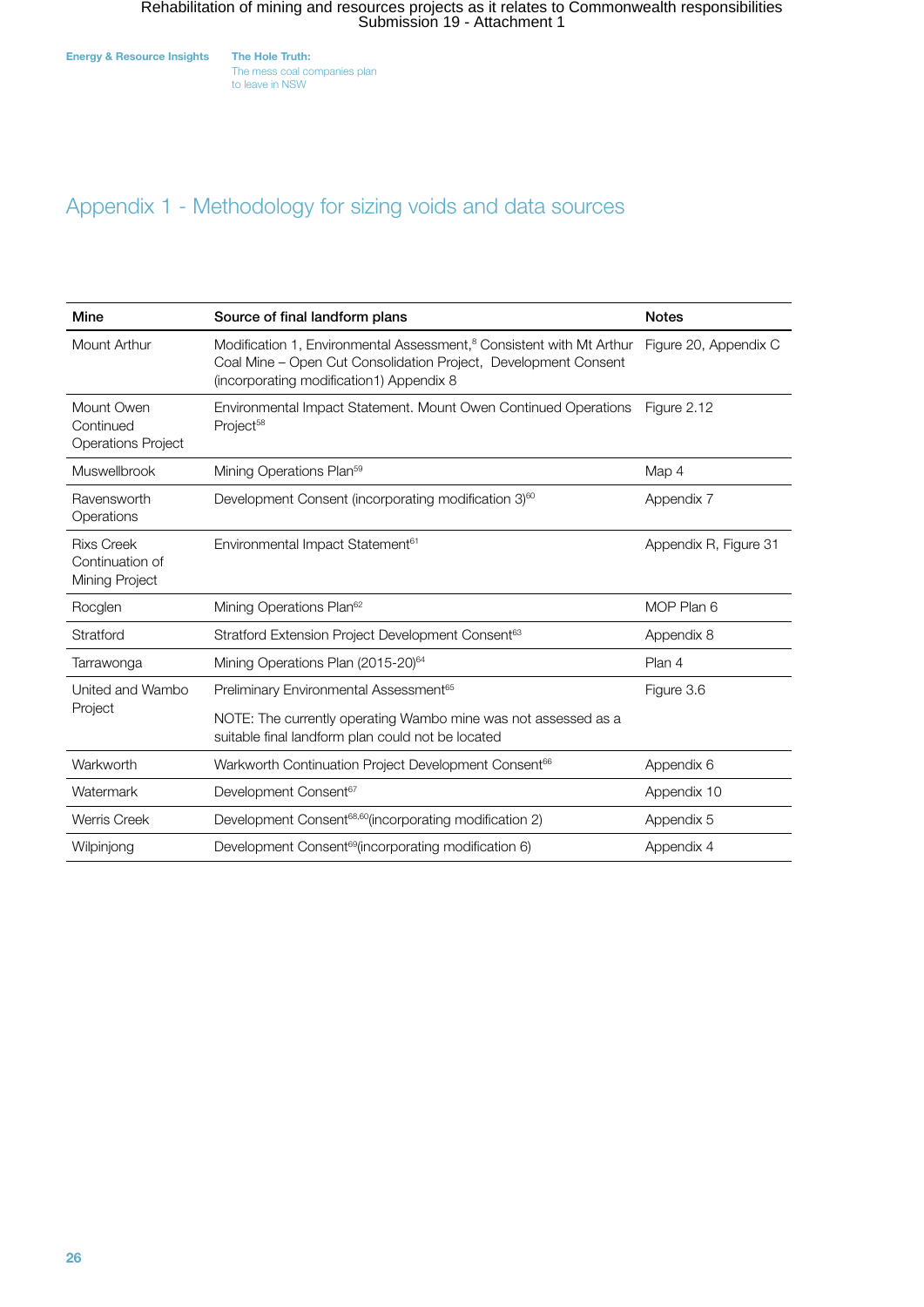Energy & Resource Insights The Hole Truth:

The mess coal companies plan to leave in NSW

# **References**

- Hancock GR, Wright A & De Silva H (2005) Long-term final void salinity prediction for a post-mining landscape in the Hunter Valley, New South Wales, Australia. Hydrological Processes, 19(2), pp.387–401.
- <sup>2</sup> Mackie CD (2009) Hydrogeological Characterisation of Coal Measures and Overview of Impacts of Coal Mining on Groundwater Systems in The Upper Hunter Valley of NSW. PhD Thesis. University of Technology, Sydney. Faculty of Science. Available at: http://hdl.handle.net/10453/30195
- <sup>3</sup> Gilbert and Associates Pty Ltd (2013) Surface Water Assessment, Environmental Assessment Appendix K, Liddell Coal Mine Modification 5, Prepared for Liddell Coal Operations, Toowong, QLD: Gilbert and Associates Pty Ltd.
- <sup>4</sup> WRM Water Environment Pty Ltd (2013) Mangoola Coal Modification to Project Approval – Surface Water Assessment. Appendix H. Mangoola Coal Modification 6. Environmental Assessment. Prepared for EMGA Mitchell McLennan, on behalf of Xstrata Mangoola, Brisbane: WRM Water Environment Pty Ltd.
- <sup>5</sup> Australasian Groundwater and Environmental Consultants Pty Ltd (AGE) (2006) Drayton Mine Expansion Groundwater Impact Assessment. Prepared for Hansen Bailey Pty Ltd. Appendix G, Drayton Extension Environmental Assessment, Australasian Groundwater and Environmental Consultants Pty Ltd (AGE).
- <sup>6</sup> WRM Water Environment Pty Ltd (2014) Mount Thorley Operations 2014 and Warkworth Continuation 2014 Surface Water Assessment, Prepared for Coal & Allied Operations Pty Limited, Brisbane: WRM Water Environment Pty Ltd.
- <sup>7</sup> Australasian Groundwater and Environmental Consultants Pty Ltd (AGE) (2013) Continuation of Bengalla Mine Groundwater Impact Assessment. Prepared for Hansen Bailey. Appendix K. Continuation of Bengalla Mine Environmental Impact Statement, Australasian Groundwater and Environmental Consultants Pty Ltd  $(AGE)$
- <sup>8</sup> Gilbert and Associates Pty Ltd (2013) Surface Water Assessment, Appendix C, Mount Arthur Open Cut Modification EIS. Prepared for Hunter Valley Energy Coal, Toowong, QLD: Gilbert and Associates Pty Ltd.
- <sup>9</sup> Gilbert and Associates Pty Ltd (2005) Wilpinjong Coal Project Surface Water Assessment, Appendix A, Volume 2, Wilpinjong Coal Project Environmental Impact Statement, Prepared for Wilpinjong Coal Pty Limited, Toowong, QLD: Gilbert and Associates Pty Ltd.
- <sup>10</sup> WRM Water Environment Pty Ltd (2011) Surface Water Impact Assessment for Maules Creek Coal Project, Prepared for Aston Resources Ltd, Appendix L. Maules Creek Coal Project. Environmental Assessment Statement, Brisbane: WRM Water Environment Pty Ltd.
- RPS Aquaterra Pty Ltd (2012) Final Void Management Plan, Rix's Creek Mine, Prepared for: Bloomfield Collieries Pty Ltd. Document reference S66C/600/023bb, Chatswood, NSW: RPS Aquaterra Pty Ltd.
- <sup>12</sup> WRM Water Environment Pty Ltd (2014) Mount Thorley Operations 2014 and Warkworth Continuation 2014 Surface Water Assessment, Prepared for Coal & Allied Operations Pty Limited, Brisbane: WRM Water Environment Pty Ltd.
- <sup>13</sup> Umwelt (Australia) Pty Limited (2014) Surface Water Assessment - Appendix 9. Mount Owen Continued Operations Project EIS, Prepared on behalf of Mount Owen Pty Limited, Newcastle: Umwelt (Australia) Pty Limited.
- Mackie Environmental Research (2013) Assessment of Groundwater Related Impacts Arising From the Proposed Bulga Optimisation Project. Prepared for Bulga Coal Management. Appendix 11, Environmental Impact Statement, Bulga Optimisation Project, Bilgola, NSW: Mackie Environmental Research.
- WRM Water Environment Pty Ltd (2013) Bengalla Continuation of Mining Project - Surface Water Impact Assessment, Prepared for Hansen Bailey. Appendix J. Continuation of Bengalla Mine Environmental Impact Statement, Brisbane: WRM Water Environment Pty Ltd.
- <sup>16</sup> Vandenberg J, McCullough C & Castendyk D (2015) Key issues in Mine Closure Planning Related to Pit Lakes. In 10th International Conference on Acid Rock Drainage and IMWA Annual Conference. p. 10.
- EMGA Mitchell McLennan Pty Limited (2014) Volume 1 Main Report. Environmental Impact Statement, Mount Thorley Operations 2014, Prepared for Mt Thorley Operations Pty Ltd, St Leonards, NSW: EMGA Mitchell McLennan Pty Limited.
- Page D (2013) Why acid leaches from old mines, Newcastle Herald, Published: September 17, 2013 Available at: www. theherald.com.au/story/1783575/why-acid-leaches-from-oldmines/
- 19 Page D (2013) Creek poisoned by acid from old mines: photos, Newcastle Herald, Published: September 17, 2013 Available at: www.theherald.com.au/story/1783248/creek-poisoned-by-acidfrom-old-mines-photos/
- <sup>20</sup> Sinclair Knight Merz (2013) Groundwater Impact Assessment, Environmental Assessment Appendix G, Liddell Coal Mine Modification 5, Prepared for Liddell Coal Operations Pty Ltd, St Leonards, NSW : Sinclair Knight Merz.
- Australasian Groundwater and Environmental Consultants Pty Ltd (AGE) (2014) Report on Warkworth Continuation 2014 Groundwater Assessment. Prepared for EMGA Mithchell McLennan, Australasian Groundwater and Environmental Consultants Pty Ltd (AGE).
- Independent Expert Scientific Committee on Coal Seam Gas and Large Coal Mining Development (IESC) (2015) Advice to decision maker on coal mining project IESC 2015-066 and IESC 2015-067: Watermark Coal Project (EPBC 2011/6201) – New Development,
- <sup>23</sup> Independent Expert Scientific Committee on Coal Seam Gas and Large Coal Mining Development (IESC) (2014) Advice to decision maker on coal mining project IESC 2013-038: Bulga Optimisation Project – Expansion. pp.1–5.
- <sup>24</sup> NSW Planning Assessment CommissionPlanning Assessment Commission (2014) Review Report - Bulga Optimisation Project, Sydney: Commission Secretariat.
- <sup>25</sup> Mine Safety Inspectorate (2015) Moolarben Highwall Failure, Investigation Information Release no: IIR15-04, NSW Department of Industry. Available at: http://www.resourcesandenergy.nsw. gov.au/\_\_data/assets/pdf\_file/0008/585836/IIR15-04-Moolarbenhighwall-failure.pdf
- <sup>26</sup> Anglo Coal (Drayton Management) Pty Ltd (2015) Mine Closure Plan, Final Void Plan and Mining Operations Plan (1 July 2014 - 30 June 2020), Drayton Mine, Muswellbrook, NSW: Anglo Coal (Drayton Management) Pty Ltd.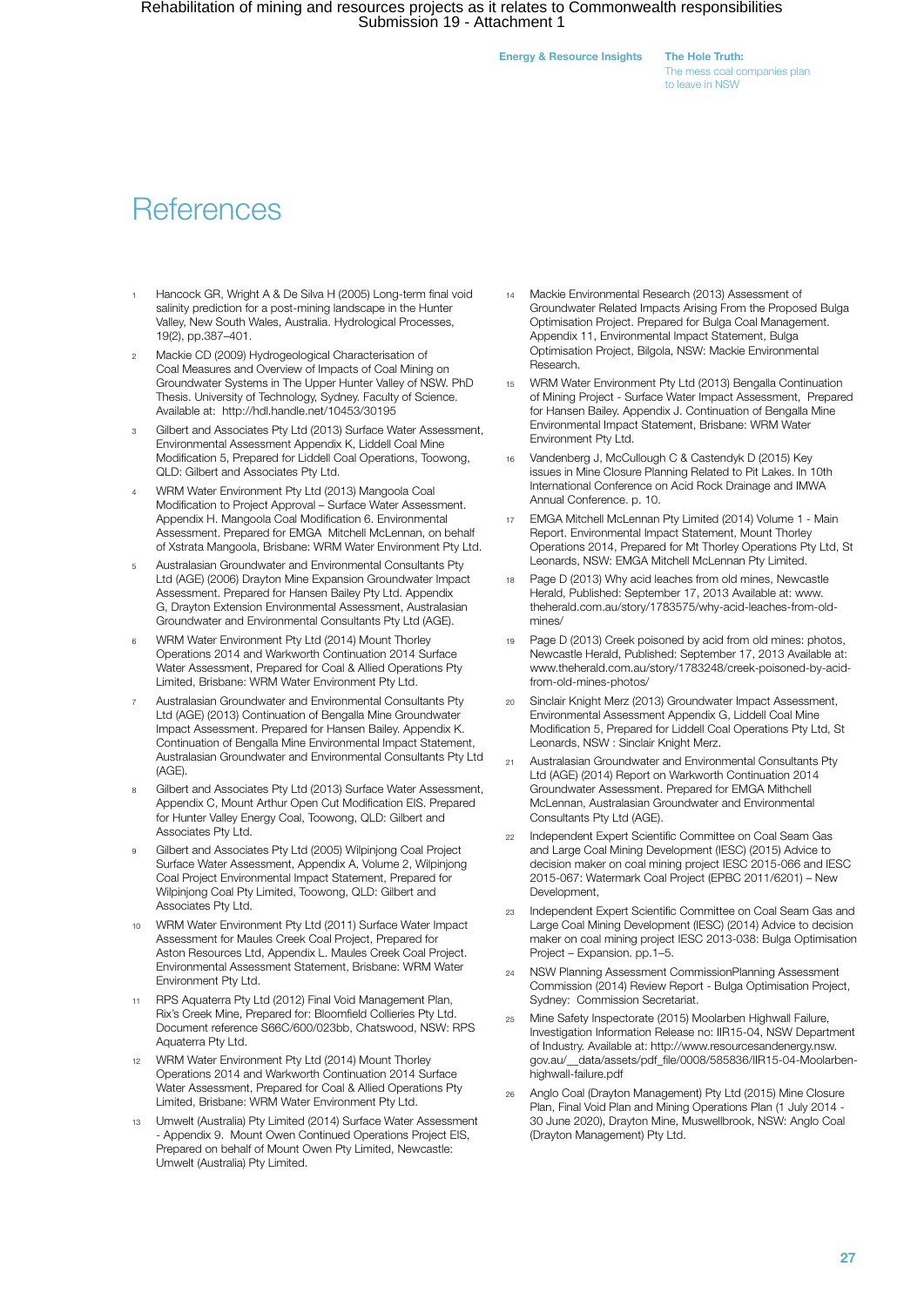Energy & Resource Insights The Hole Truth:

The mess coal companies plan to leave in NSW

### **References**

- Coffey Geotechnics Pty Ltd (2014) Geotechnical Slope Stability Report (GEOTWARA22231AB-AA), Appendix D of Mine Closure Plan, Final Void Plan and Mining Operations Plan (1 July 2014 - 30 June 2020), Drayton Mine, Warabrook, NSW: Coffey Geotechnics Pty Ltd.
- <sup>28</sup> Sherwood Geotechnical and Research Services (SGRS) (2015) Geotechnical Peer Review, Appendix E of Mine Closure Plan, Final Void Plan and Mining Operations Plan (1 July 2014 - 30 June 2020), Drayton Mine, Sherwood Geotechnical and Research Services (SGRS).
- <sup>29</sup> Puhalovich AA & Coghill M (2011) Management of mine wastes using pit void backfilling methods current issues and approaches. In C. D. McCullough, ed. Mine Pit Lakes Closure and Management. Perth.
- Richardson D (2012) Water in the void. WME magazine, (DECEMBER 2012 / JANUARY 2013), p.48.
- <sup>31</sup> U.S. Code (1977) Surface Mining Control and Reclamation Act of 1977, U.S. Code (Title 30, Chapter 25), Available at: http://www. gpo.gov/fdsys/pkg/USCODE-2011-title30/pdf/USCODE-2011 title30-chap25.pdf
- <sup>32</sup> Epstein H, Wald J & Smillie J (2007) Undermined Promise: Reclamation and Enforcement of the Surface Mining Control and Reclamation Act 1977-2007, Natural Resources Defense Council and Western Organization of Resource Councils.
- <sup>33</sup> Hansen Bailey (2012) Draft Project Approval Conditions & Additional Matters, letter prepared on behalf of Maules Creek Coal, forming part of Appendix 2, PAC Determination Report, Maules Creek Coal Project, Singleton, NSW: Hansen Bailey.
- <sup>34</sup> Moolarben Coal Operations Pty Ltd (2014) Moolarben Coal Complex – Response to Planning Assessment Commission Review Report. Forming Appendix A of the Addendum Major Project Assessment, Moolarben Coal Project Stage 2 & Stage 1 Modification (MOD 3), Mudgee: Moolarben Coal Operations Pty Ltd.
- <sup>35</sup> Rio Tinto (2014) Letter dated 10th February 2015 forming Appendix E, Response to Planning Assessment Commission review report. Warkworth Continuation Project, Major Project Assessment, Brisbane: Rio Tinto Coal Australia Pty Limited.
- <sup>36</sup> GHD (2014) Supplementary Mine Plan Report, Watermark Coal Project prepared for Shenhua Watermark Pty Limited. Forming Appendix B, Shenhua's Response to PAC Review Report, GHD.
- <sup>37</sup> Hansen Bailey (2013) Main Report Watermark Coal Project EIS. Prepared for Shenhua Watermark Coal Pty Limited, Singleton, NSW: Hansen Bailey.
- <sup>38</sup> Hansen Bailey (2015) Mine Plan Justification, Appendix B, Environmental Impact Statement, Drayton South Coal Project, Singleton, NSW: Hansen Bailey.
- <sup>39</sup> SLR Consulting (2013) Main Report. Volume 1. Environmental Assessment. Proposed Modification to DA 305-11-01, Prepared on behalf of Liddell Coal Operations Pty Limited, SLR Consulting.
- <sup>40</sup> Hansen Bailey (2013) Watermark Coal Project EIS Main Report, Prepared for Shenhua Watermark Coal Pty Limited, Singleton, NSW: Hansen Bailey.
- <sup>41</sup> Department of Planning (2012) Director-General's Environmental Assessment Report, Major Project Assessment, Maules Creek Coal Project (10\_0138), Sydney: NSW Department of Planning and Infrastructure.
- <sup>42</sup> EMGA Mitchell McLennan Pty Limited (2014) Volume 1- Main Report. Environmental Impact Statment, Warkworth Continuation 2014, Prepared for Warkworth Mining Limited, St Leonards, NSW: EMGA Mitchell McLennan Pty Limited.
- <sup>43</sup> EMGA Mitchell McLennan Pty Limited (2015) Response to Planning Assessment Commission review report, Warkworth Continuation 2014, Prepared for Warkworth Mining Limited, St Leonards, NSW: EMGA Mitchell McLennan Pty Limited.
- NSW Planning Assessment Commission (2015) Department of Planning and Environment Memorandum February 2015 appended to the Warkworth Continuation Project Review Report, Sydney: State of New South Wales.
- <sup>45</sup> NSW Planning Assessment Commission (2015) Warkworth Continuation Project Review Report, Sydney: State of New South Wales.
- <sup>46</sup> Department of Planning (2015) Bengalla Continuation Project (SSD-5170) - Consolidated Development Consent including Modification 1 (December 2015), Sydney: NSW Department of Planning. Available at: http://majorprojects.planning.nsw.gov.au/
- <sup>47</sup> Department of Planning (2015) Boggabri Coal Project (09\_0182)- Consolidated Project Approval including Modification 4 (March 2015), Sydney: NSW Department of Planning. Available at: http:// majorprojects.planning.nsw.gov.au/
- <sup>48</sup> Department of Planning (2014) Bulga Optimisation Project (SSD-4960)- Development Consent (December 2014), Sydney: NSW Department of Planning. Available at: http://majorprojects. planning.nsw.gov.au/
- <sup>49</sup> Duralie Coal (2014) Section 5- Rehabilitation Strategy, Duralie Open Pit Modification, Duralie Open Pit Modification, Environmental Assessment, Duralie Coal.
- <sup>50</sup> Mt Owen Pty Limited (2014) Mt Owen Complex, Glendell Mine, Application for Approval of a Mining Operations Plan (December 2014 - December 2019, Mt Owen Pty Limited.
- <sup>51</sup> Mackie Environmental Research (2010) Appendix C Groundwater study, Carrington West Wing, Environmental Assessment Prepared on behalf of Coal & Allied Operations Pty Limited, Coal and Allied Pty Limited.
- <sup>52</sup> Environmental Resources Management Australia (2008) Surface Water Assessment, Hunter Valley Operations South Coal Project, Prepared for Coal & Allied Operations Pty Limited, Appendix K, EIS, HVO South Coal Project, Pyrmont, NSW: Environmental Resources Management Australia.
- <sup>53</sup> Department of Planning (2016) Integra Underground Project (08\_0101) and Integra Open Cut Project (08\_0102)- Development consent (February 2016), NSW Department of Planning.
- <sup>54</sup> Department of Planning (2016) Liddell Colliery (DA 305-11-01) - Consolidated Development Consent including Modification 6 (February 2016), Sydney: NSW Department of Planning. Available at: http://majorprojects.planning.nsw.gov.au/
- <sup>55</sup> Department of Planning (2014) Mangoola Coal Project (06\_0014 )- Consolidated Development Consent including Modification 6 (April 2014), Sydney: NSW Department of Planning. Available at: http://majorprojects.planning.nsw.gov.au/
- <sup>56</sup> Hansen Bailey (2014) Mining Operations Plan (1 March 2014 1 March 2016), Maules Creek Coal Mine, Prepared for Maules Creek Coal Pty Ltd, Hansen Bailey.
- <sup>57</sup> Department of Planning (2015) Moolarben Coal Project Stage 2 (08\_0135 )- Consolidated Project Approval including Modification 1 (July 2015), Sydney: NSW Department of Planning. Available at: http://majorprojects.planning.nsw.gov.au/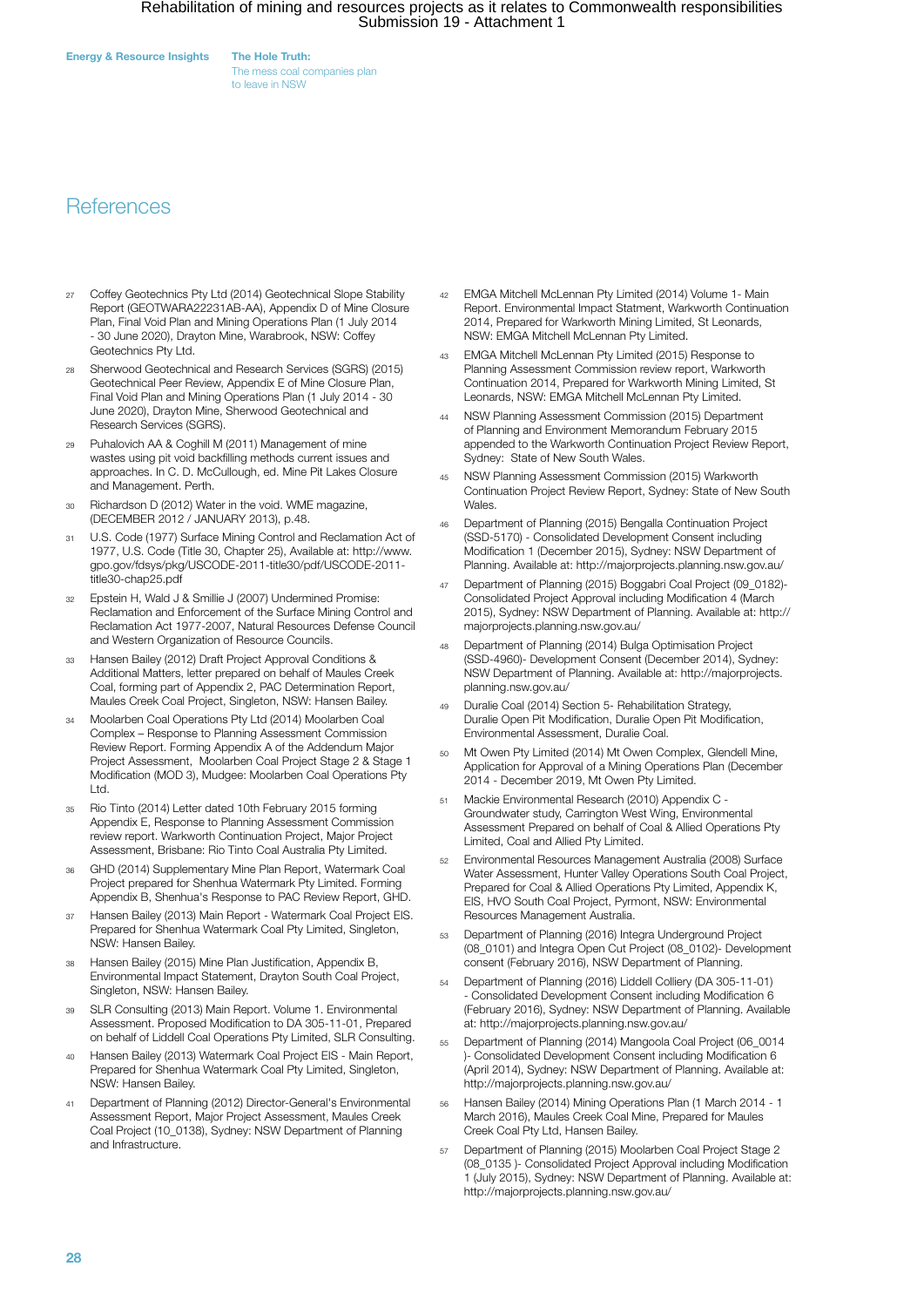### **References**

- Umwelt (Australia) Pty Limited (2015) Main Report -Environmental Impact Statement. Mount Owen Continued Operations Project, Prepared on behalf of Mount Owen Pty Limited, Newcastle: Umwelt (Australia) Pty Limited.
- <sup>59</sup> Muswellbrook Coal Company Limited (2014) Mining Operation Plan, April 2014 Amendment for Temporary Out of Pit Dump to December 2014,Muswellbrook Coal Company Open Cut Operations, Muswellbrook Coal Company Limited.
- <sup>60</sup> Department of Planning (2016) Ravensworth Operations Project (09\_0176) - Consolidated Development Consent including Modification 3 (February 2016), Sydney: NSW Department of Planning. Available at: http://majorprojects.planning.nsw.gov.au/
- <sup>61</sup> JP Environmental (2014) Surface Water Study for Rixs Creek Continuation of Mining, Prepared for Rix's Creek Mine, Appendix R, Environmental Impact Statement, Maryville, NSW: JP Environmental.
- <sup>62</sup> GSS Environmental (2014) Mining Operations Plan (1st October 2011 - 30th Ocvtober 2015) Amendment A (August 2014), Rocglen Coal Mine, Prepared for Whitehaven Coal Limited, GSS Environmental.
- <sup>63</sup> Department of Planning (2015) Stratford Extension Project - Development Consent (SSD-4966), NSW Department of Planning.
- <sup>64</sup> GSS Environmental (2013) Rehabilitation Management Plan, Tarrawonga Coal Mine, Prepared for Tarrawonga Coal Pty Ltd, Forming Appendix 3 of Mining Operations Plan (1 November 2013 - 31 December 2015), Hamilton, NSW: GSS Environmental.
- <sup>65</sup> Umwelt (Australia) Pty Limited (2015) Preliminary Environmental Assessment, United and Wambo Open Cut Coal Mine Project, Prepared for United Collieries Pty Limited, Newcastle, NSW: Umwelt (Australia) Pty Limited.
- <sup>66</sup> Department of Planning (2015) Warkworth Continuation Project (SSD-6464) - Development Consent (November 2015), Sydney: NSW Department of Planning. Available at: http://majorprojects. planning.nsw.gov.au/
- Department of Planning (2015) Watermark Coal Project (SSD-4975) - Consolidated Development Consent (January 2015), Sydney: NSW Department of Planning. Available at: http:// majorprojects.planning.nsw.gov.au/
- Department of Planning (2015) Werris Creek Mine Extension Project (10-0059) - Consolidated Development Consent including Modification 2 (November 2015), Sydney: NSW Department of Planning. Available at: http://majorprojects.planning.nsw.gov.au/
- <sup>69</sup> Department of Planning (2014) Wilpinjong Coal Project (05-0021) - Consolidated Development Consent including Modification 6 (November 2014), Sydney: NSW Department of Planning. Available at: http://majorprojects.planning.nsw.gov.au/
- Mccullough C, Marchant G, Unseld J, Robinson M & OGrady B (2012) Pit lakes as evaporative "terminal" sinks - an approach to best available practice mine closure. In International Mine Water Association Annual Conference. pp. 167–174.